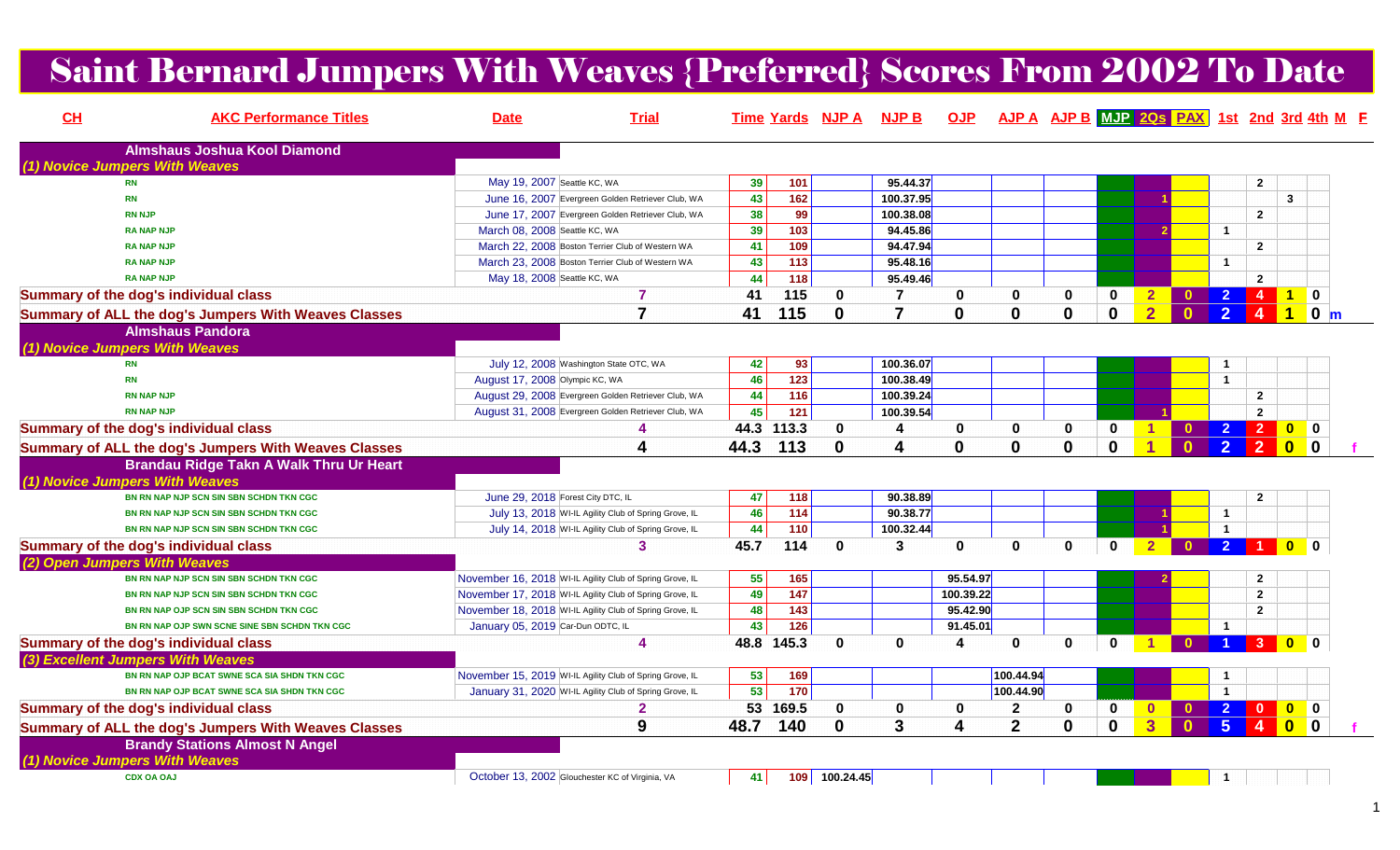| CH                                    | <b>AKC Performance Titles</b>                        | <b>Date</b>                                          | <b>Trial</b>                                             |      |                   | Time Yards NJP A NJP B |             | <u>OJP</u>  |             |                          |                         | AJP A AJP B MJP 2Qs PAX 1st 2nd 3rd 4th M F |                              |                |                                                                                               |                |  |
|---------------------------------------|------------------------------------------------------|------------------------------------------------------|----------------------------------------------------------|------|-------------------|------------------------|-------------|-------------|-------------|--------------------------|-------------------------|---------------------------------------------|------------------------------|----------------|-----------------------------------------------------------------------------------------------|----------------|--|
|                                       | <b>CDX OA OAJ</b>                                    | October 19, 2002 Mattaponi KC, VA                    |                                                          | 44   | 118               | 100.33.17              |             |             |             |                          |                         |                                             |                              |                |                                                                                               |                |  |
|                                       | <b>CDX NAP OA OAJ</b>                                | October 20, 2002 Mattaponi KC, VA                    |                                                          | 46   | 123               | 95.31.03               |             |             |             |                          |                         |                                             | $\mathbf{1}$                 |                |                                                                                               |                |  |
| Summary of the dog's individual class |                                                      |                                                      | 3                                                        |      | 43.7 116.7        | $\mathbf 0$            | $\bf{0}$    | 0           | $\mathbf 0$ | $\bf{0}$                 | 0                       | $\mathbf{0}$                                | $0 \quad 3 \quad 0$          |                |                                                                                               |                |  |
|                                       | Summary of ALL the dog's Jumpers With Weaves Classes |                                                      | 3                                                        | 43.7 | 117               | 3                      | $\mathbf 0$ | 0           | $\bf{0}$    | $\bf{0}$                 | $\mathbf 0$             | $\mathbf{0}$<br>$\mathbf{0}$                | 3                            | $\mathbf{0}$   |                                                                                               |                |  |
|                                       | <b>Bruno</b>                                         |                                                      |                                                          |      |                   |                        |             |             |             |                          |                         |                                             |                              |                |                                                                                               |                |  |
| (1) Novice Jumpers With Weaves        |                                                      |                                                      |                                                          |      |                   |                        |             |             |             |                          |                         |                                             |                              |                |                                                                                               |                |  |
| CD.                                   |                                                      | November 25, 2005 Huntsville OTC, AL                 |                                                          | 37   | 96                | 100.35.84              |             |             |             |                          |                         |                                             |                              |                | 3                                                                                             |                |  |
| Summary of the dog's individual class |                                                      |                                                      |                                                          | 37   | 96                | 0                      | 0           | 0           | $\mathbf 0$ | $\mathbf 0$              | $\mathbf 0$             | $\mathbf{0}$                                | $\mathbf{0}$<br>$\mathbf{0}$ | - 0            | $\begin{array}{ c c c c c } \hline \textbf{1} & \textbf{0} & \textbf{0} \ \hline \end{array}$ |                |  |
|                                       | Summary of ALL the dog's Jumpers With Weaves Classes |                                                      |                                                          | 37   | 96                |                        | 0           | $\bf{0}$    | $\mathbf 0$ | $\bf{0}$                 | $\mathbf 0$             | $\overline{\mathbf{0}}$<br>$\mathbf{0}$     | $\mathbf{0}$                 | $\mathbf{0}$   | $\blacktriangleleft$                                                                          | $\bullet$ m    |  |
|                                       | <b>Shadow Mtn Quidditch V Vicdory</b>                |                                                      |                                                          |      |                   |                        |             |             |             |                          |                         |                                             |                              |                |                                                                                               |                |  |
| (1) Novice Jumpers With Weaves        |                                                      |                                                      |                                                          |      |                   |                        |             |             |             |                          |                         |                                             |                              |                |                                                                                               |                |  |
|                                       | <b>CD RAE NFP</b>                                    |                                                      | June 11, 2011 Redwood Belgian Tervuren Fanciers, CA      | 43   | 107               |                        | 95.43.79    |             |             |                          |                         |                                             |                              | $\mathbf{2}$   |                                                                                               |                |  |
|                                       | <b>CD RAE NFP</b>                                    |                                                      | June 12, 2011 Redwood Belgian Tervuren Fanciers, CA      | 45   | 113               |                        | 95.41.20    |             |             |                          |                         |                                             | $\mathbf{1}$                 |                |                                                                                               |                |  |
|                                       | <b>CD RAE NAP NJP NFP</b>                            | June 18, 2011 Monterey Bay DTC, CA                   |                                                          | 49   | 124               |                        | 100.35.39   |             |             |                          |                         |                                             |                              | $\overline{2}$ |                                                                                               |                |  |
| Summary of the dog's individual class |                                                      |                                                      | 3                                                        |      | 45.7 114.7        | $\bf{0}$               | 3           | $\mathbf 0$ | $\mathbf 0$ | 0                        | $\mathbf 0$             | 3<br>$\mathbf{0}$                           |                              |                | 200                                                                                           |                |  |
| (2) Open Jumpers With Weaves          |                                                      |                                                      |                                                          |      |                   |                        |             |             |             |                          |                         |                                             |                              |                |                                                                                               |                |  |
|                                       | <b>CD RAE NAP NJP NFP</b>                            |                                                      | July 23, 2011 Lost Coast KC of California, CA            | 45   | 132               |                        |             | 91.45.44    |             |                          |                         |                                             | $\mathbf 1$                  |                |                                                                                               |                |  |
|                                       | <b>CD RAE NAP NJP NFP</b>                            |                                                      | July 25, 2011 Lost Coast KC of California, CA            | 49   | 146               |                        |             | 95.49.32    |             |                          |                         |                                             | $\mathbf{1}$                 |                |                                                                                               |                |  |
|                                       | <b>CD RAE NAP OJP NFP</b>                            | August 07, 2011 Santa Maria KC, CA                   |                                                          | 42   | 121               |                        |             | 87.00.00    |             |                          |                         |                                             | $\mathbf{1}$                 |                |                                                                                               |                |  |
| Summary of the dog's individual class |                                                      |                                                      | 3                                                        | 45.3 | 133               | 0                      | 0           | 3           | 0           | $\mathbf 0$              | $\mathbf 0$             | $\mathbf{0}$<br>$\mathbf{0}$                | 3 <sup>2</sup>               | $\bullet$      | $\bullet$                                                                                     | $\bf{0}$       |  |
| (3) Excellent Jumpers With Weaves     |                                                      |                                                      |                                                          |      |                   |                        |             |             |             |                          |                         |                                             |                              |                |                                                                                               |                |  |
|                                       | <b>CD RAE OAP OJP NFP</b>                            | December 16, 2011 Staffordshire Bull Terrier CoA, CA |                                                          | 45   | 143               |                        |             |             | 100.44.22   |                          |                         |                                             |                              |                | 3                                                                                             |                |  |
|                                       | <b>CD RAE OAP OJP OFP</b>                            |                                                      | January 16, 2012 Border Terrier Club of the Redwoods, CA | 55   | 177               |                        |             |             | 100.46.15   |                          |                         |                                             |                              | $\mathbf{2}$   |                                                                                               |                |  |
|                                       | <b>CD RAE OAP AJP OFP</b>                            | February 04, 2012 Vizsla Club of N. California, CA   |                                                          | 52   | $\frac{167}{167}$ |                        |             |             | 85.57.52    |                          |                         |                                             | $\mathbf{1}$                 |                |                                                                                               |                |  |
|                                       | <b>CD RAE AXP AJP OFP</b>                            | February 25, 2012 Mensona KC, CA                     |                                                          | 45   | 143               |                        |             |             |             | 100.44.07                |                         |                                             |                              |                | 3                                                                                             |                |  |
|                                       | <b>CD RAE AXP AJP OFP</b>                            | February 26, 2012 Mensona KC, CA                     |                                                          | 50   | 160               |                        |             |             |             | 100.49.07                | $\mathbf{2}$            |                                             |                              | $\overline{2}$ |                                                                                               |                |  |
|                                       | <b>CD RAE3 AXP AJP OFP</b>                           | November 23, 2012 Sacramento DTC, CA                 |                                                          | 51   | 162               |                        |             |             |             | $ 100.49.\overline{68} $ | $\overline{\mathbf{3}}$ |                                             |                              |                |                                                                                               |                |  |
| Summary of the dog's individual class |                                                      |                                                      | 6                                                        | 49.7 | 158.7             | 0                      | 0           | 0           | 3           | 3                        | 3                       |                                             |                              | $\overline{2}$ | 2 <sub>1</sub>                                                                                | 0              |  |
|                                       | Summary of ALL the dog's Jumpers With Weaves Classes |                                                      | 12                                                       | 47.6 | 141               | $\mathbf 0$            | 3           | 3           | 3           | $\mathbf{3}$             | 3                       |                                             | 5 <sup>1</sup>               | $\overline{4}$ | 2 <sub>2</sub>                                                                                | $\blacksquare$ |  |
|                                       | <b>Sir Hennessy Cognac</b>                           |                                                      |                                                          |      |                   |                        |             |             |             |                          |                         |                                             |                              |                |                                                                                               |                |  |
| (1) Novice Jumpers With Weaves        |                                                      |                                                      |                                                          |      |                   |                        |             |             |             |                          |                         |                                             |                              |                |                                                                                               |                |  |
| <b>OA OAJ</b>                         |                                                      | September 14, 2002 Bell Vernon KA, WA                |                                                          | 44   | 117               | 100.27.34              |             |             |             |                          |                         |                                             | -1                           |                |                                                                                               |                |  |
| <b>OA OAJ</b>                         |                                                      | September 15, 2002 Bell Vernon KA, WA                |                                                          | 43   | 116               | 100.28.50              |             |             |             |                          |                         |                                             | $\mathbf{1}$                 |                |                                                                                               |                |  |
|                                       | <b>OA OAJ NJP</b>                                    | September 21, 2002 Portland Agility Club, OR         |                                                          | 44   | 118               | 100.30.07              |             |             |             |                          |                         |                                             | $\overline{1}$               |                |                                                                                               |                |  |
| Summary of the dog's individual class |                                                      |                                                      | 3                                                        | 43.7 | 117               | 0                      | 0           | 0           | 0           | 0                        | 0                       |                                             | 3 <sup>1</sup>               | $\mathbf{0}$   | $\bullet$                                                                                     | $\mathbf 0$    |  |
| (2) Open Jumpers With Weaves          |                                                      |                                                      |                                                          |      |                   |                        |             |             |             |                          |                         |                                             |                              |                |                                                                                               |                |  |
|                                       | <b>OA OAJ NJP</b>                                    | September 22, 2002 Portland Agility Club, OR         |                                                          | 43   | 133               |                        |             | 100.39.37   |             |                          |                         |                                             |                              |                |                                                                                               |                |  |
|                                       | OA OAJ NAP NJP                                       | September 29, 2002 Hurricane Ridge KC, WA            |                                                          | 49   | 152               |                        |             | 100.45.24   |             |                          |                         |                                             | $\mathbf{1}$                 |                |                                                                                               |                |  |
|                                       | OA OAJ NAP OJP                                       | October 20, 2002 Yakima Valley KC, WA                |                                                          | 46   | 145               |                        |             | 100.43.72   |             |                          |                         |                                             |                              |                |                                                                                               |                |  |
| Summary of the dog's individual class |                                                      |                                                      | 3                                                        |      | 46 143.3          | $\mathbf 0$            | 0           | 3           | $\mathbf 0$ | $\mathbf 0$              | $\mathbf{0}$            |                                             | 0 3 0 0 0                    |                |                                                                                               |                |  |
| (3) Excellent Jumpers With Weaves     |                                                      |                                                      |                                                          |      |                   |                        |             |             |             |                          |                         |                                             |                              |                |                                                                                               |                |  |
|                                       | CD OA OAJ OAP OJP                                    |                                                      | February 02, 2003 Evergreen State Shetland Sheepdog, WA  | 49   | 165               |                        |             |             | 100.44.81   |                          |                         |                                             |                              |                |                                                                                               |                |  |
|                                       | CD OA OAJ OAP OJP                                    |                                                      | April 20, 2003 Boston Terrier Club of America, WA        | 46   | $\boxed{155}$     |                        |             |             | 100.42.10   |                          |                         |                                             |                              | $\overline{2}$ |                                                                                               |                |  |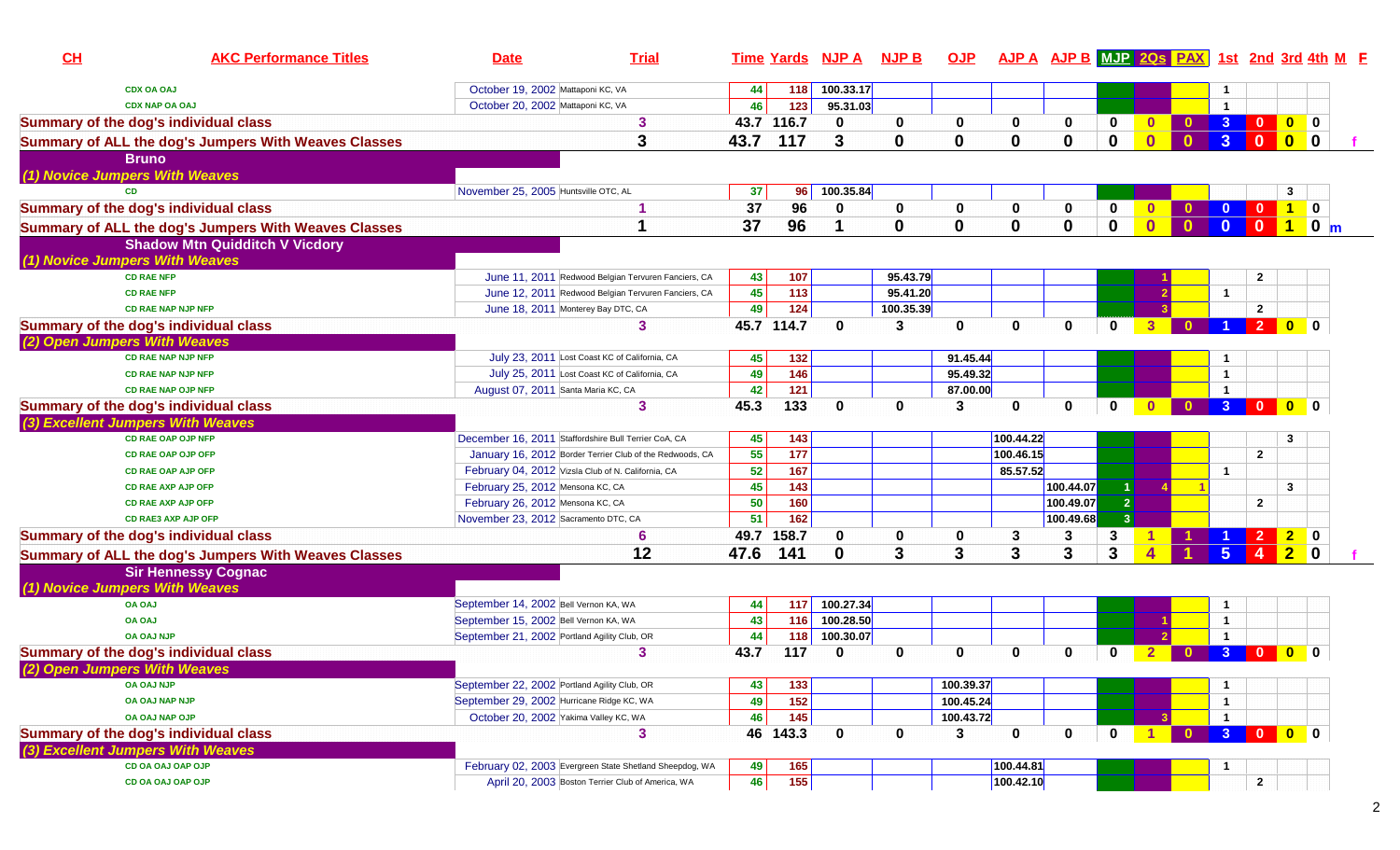| CH | <b>AKC Performance Titles</b>                                | <b>Date</b>                           | <b>Trial</b>                                                                                           |          |                 | Time Yards NJP A NJP B OJP AJP A AJP B MJP 20s PAX 1st 2nd 3rd 4th M F |             |             |           |                        |                                  |                |              |                         |                                                                                     |                                                                |      |  |
|----|--------------------------------------------------------------|---------------------------------------|--------------------------------------------------------------------------------------------------------|----------|-----------------|------------------------------------------------------------------------|-------------|-------------|-----------|------------------------|----------------------------------|----------------|--------------|-------------------------|-------------------------------------------------------------------------------------|----------------------------------------------------------------|------|--|
|    | <b>CD OA OAJ OAP AJP</b>                                     |                                       | June 07, 2003 Puyallup Valley DFA, WA                                                                  | 48       | 163             |                                                                        |             |             | 85.53.70  |                        |                                  |                |              |                         |                                                                                     |                                                                |      |  |
|    | <b>CD AX AXJ AXP AJP</b>                                     | March 12, 2006 Seattle KC, WA         |                                                                                                        | 45       | 151             |                                                                        |             |             |           | 100.44.40              |                                  |                |              |                         | $\mathbf{2}$                                                                        |                                                                |      |  |
|    | Summary of the dog's individual class                        |                                       | 4                                                                                                      |          | 47 158.5        | 0                                                                      | 0           | 0           | 3         | -1                     | $\mathbf 1$                      | $\mathbf{0}$   |              |                         | 2 2 0 0                                                                             |                                                                |      |  |
|    | Summary of ALL the dog's Jumpers With Weaves Classes         |                                       | 10                                                                                                     | 45.7     | 142             | 3                                                                      | $\mathbf 0$ | 3           | 3         |                        |                                  | 3 <sup>1</sup> | $\mathbf{0}$ | 8                       |                                                                                     |                                                                | 200m |  |
|    | <b>Snowy Pines Athena</b>                                    |                                       |                                                                                                        |          |                 |                                                                        |             |             |           |                        |                                  |                |              |                         |                                                                                     |                                                                |      |  |
|    | (1) Novice Jumpers With Weaves                               |                                       |                                                                                                        |          |                 |                                                                        |             |             |           |                        |                                  |                |              |                         |                                                                                     |                                                                |      |  |
|    | See Performance DB For All Titles                            |                                       | July 24, 2021 Lost Coast KC of California, CA                                                          | 45       | 112             |                                                                        | 100.33.45   |             |           |                        |                                  |                |              |                         |                                                                                     |                                                                |      |  |
|    | See Performance DB For All Titles                            |                                       | July 26, 2021 Lost Coast KC of California, CA                                                          | 45       | 111             |                                                                        | 91.54.31    |             |           |                        |                                  |                |              | $\mathbf{1}$            |                                                                                     |                                                                |      |  |
|    | See Performance DB For All Titles                            |                                       | October 16, 2021 Trukee Meadows DTC, CA                                                                | 49       | 124             |                                                                        | 100.45.68   |             |           |                        |                                  |                |              | -1                      |                                                                                     |                                                                |      |  |
|    | Summary of the dog's individual class                        |                                       | 3                                                                                                      |          | 46.3 115.7      | $\mathbf 0$                                                            | 3           | 0           | 0         | 0                      | 0                                | $\mathbf{0}$   | $\mathbf{0}$ |                         | 3 0 0 0                                                                             |                                                                |      |  |
|    | <b>Summary of ALL the dog's Jumpers With Weaves Classes</b>  |                                       | 3                                                                                                      | 46.3     | 116             | $\mathbf 0$                                                            | 3           | $\bf{0}$    | 0         | $\mathbf 0$            | $\mathbf 0$                      | $\mathbf{0}$   | $\mathbf{0}$ | 3 <sup>1</sup>          | $\overline{\mathbf{0}}$                                                             | $\begin{array}{ c c c }\n\hline\n0 & 0 \\ \hline\n\end{array}$ |      |  |
|    | <b>Snowy Pines Hummer</b>                                    |                                       |                                                                                                        |          |                 |                                                                        |             |             |           |                        |                                  |                |              |                         |                                                                                     |                                                                |      |  |
|    | (1) Novice Jumpers With Weaves                               |                                       |                                                                                                        |          |                 |                                                                        |             |             |           |                        |                                  |                |              |                         |                                                                                     |                                                                |      |  |
|    | CD, RAE                                                      |                                       | January 01, 2010 Two Rivers Agility of Sacramento, CA                                                  | 43       | 115             | 100.33.59                                                              |             |             |           |                        |                                  |                |              | -1                      |                                                                                     |                                                                |      |  |
|    | CD, RAE                                                      |                                       | January 02, 2010 Two Rivers Agility of Sacramento, CA                                                  | 41       | 108             | 100.27.24                                                              |             |             |           |                        |                                  |                |              | -1                      |                                                                                     |                                                                |      |  |
|    | CD, RAE, NJP                                                 |                                       | January 03, 2010 Two Rivers Agility of Sacramento, CA                                                  | 44       | 117             | 100.28.64                                                              |             |             |           |                        |                                  |                |              | $\overline{\mathbf{1}}$ |                                                                                     |                                                                |      |  |
|    | <b>Summary of the dog's individual class</b>                 |                                       | 3                                                                                                      |          | 42.7 113.3      | $\mathbf{0}$                                                           | $\bf{0}$    | $\mathbf 0$ | $\bf{0}$  | $\bf{0}$               | $\bf{0}$                         | $\bf{0}$       | $\mathbf{0}$ | 3 <sup>2</sup>          | $\begin{array}{ c c c c c }\hline \textbf{0} & \textbf{0} & \textbf{0} \end{array}$ |                                                                |      |  |
|    | (2) Open Jumpers With Weaves                                 |                                       |                                                                                                        |          |                 |                                                                        |             |             |           |                        |                                  |                |              |                         |                                                                                     |                                                                |      |  |
|    | UD GN GO VER RAE NAP NJP NFP                                 |                                       | October 16, 2010 Idaho Capital City KC, ID                                                             | 42       | 122             |                                                                        |             | 95.40.86    |           |                        |                                  |                |              |                         |                                                                                     |                                                                |      |  |
|    | UD GN GO VER RAE NAP NJP NFP                                 | November 27, 2010 Sacramento DTC, CA  |                                                                                                        | 47       | 137             |                                                                        |             | 95.37.76    |           |                        |                                  |                |              |                         | $\mathbf{2}$                                                                        |                                                                |      |  |
|    | UD GN GO VER RAE NAP NJP NFP                                 | November 28, 2010 Sacramento DTC, CA  |                                                                                                        | 42       | 120             |                                                                        |             | 100.32.44   |           |                        |                                  |                |              | -1                      |                                                                                     |                                                                |      |  |
|    | Summary of the dog's individual class                        |                                       | 3                                                                                                      |          | 43.7 126.3      | $\bf{0}$                                                               | 0           | 3           | 0         | $\mathbf 0$            | $\bf{0}$                         |                | $\mathbf{0}$ | $\overline{2}$          |                                                                                     | $\mathbf{0}$                                                   |      |  |
|    | (3) Excellent Jumpers With Weaves                            |                                       |                                                                                                        |          |                 |                                                                        |             |             |           |                        |                                  |                |              |                         |                                                                                     |                                                                |      |  |
|    | UD GN GO VER RAE NAP OJP OFP                                 |                                       | January 15, 2011 Border Terrier Club of the Redwoods, CA                                               | 44       | 138             |                                                                        |             |             | 100.38.22 |                        |                                  |                |              |                         | $\mathbf{2}$                                                                        |                                                                |      |  |
|    | UD GN GO VER RAE NAP OJP OFP                                 |                                       | February 06, 2011 Vizsla Club of Northern California, CA                                               | 47       | 150             |                                                                        |             |             | 100.40.36 |                        |                                  |                |              |                         | $\overline{2}$                                                                      |                                                                |      |  |
|    | UD GN GO VER RAE OAP AJP OFP                                 |                                       | April 15, 2011 Mensona KC, CA                                                                          | 47       | 149             |                                                                        |             |             | 100.40.38 |                        |                                  |                |              | $\mathbf{1}$            |                                                                                     |                                                                |      |  |
|    | UD GN GO VER RAE OAP AJP OFP                                 |                                       | April 16, 2011 Mensona KC, CA                                                                          | 48       | 152             |                                                                        |             |             |           | 100.42.95              |                                  |                |              |                         | $\mathbf{2}$                                                                        |                                                                |      |  |
|    | UD GN GO VER RAE OAP AJP OFP                                 |                                       | September 25, 2011 Irish Setter Club of America, CA                                                    | 48       | 154             |                                                                        |             |             |           | 100.39.06              | $\overline{2}$                   |                |              |                         |                                                                                     | 3                                                              |      |  |
|    | UD GN GO VER RAE OAP AJP OFP                                 | November 25, 2011 Sacramento DTC, CA  |                                                                                                        | 46       | 146             |                                                                        |             |             |           | 100.33.04              | $\overline{3}$                   |                |              |                         |                                                                                     | 3                                                              |      |  |
|    | UD GN GO VER RAE OAP AJP OFP                                 | November 26, 2011 Sacramento DTC, CA  |                                                                                                        | 50       | 159             |                                                                        |             |             |           | 100.38.06              |                                  |                |              |                         |                                                                                     | 3                                                              |      |  |
|    | UD GN GO VER RAE OAP AJP OFP                                 | November 27, 2011 Sacramento DTC, CA  |                                                                                                        | 50       | 160             |                                                                        |             |             |           | 100.33.88              | 5 <sup>1</sup>                   |                |              |                         | $\overline{2}$                                                                      |                                                                |      |  |
|    | UD GN GO VER RAE OAP AJP XFP                                 |                                       | December 31, 2011 Two Rivers Agility of Sacramento, CA                                                 | 46       | 147             |                                                                        |             |             |           | 100.35.36              | 6                                |                |              |                         | $\overline{2}$                                                                      |                                                                |      |  |
|    | UD GN GO VER RAE OAP AJP XFP<br>UD GN GO VER RAE OAP AJP XFP |                                       | January 14, 2012 Border Terrier Club of the Redwoods, CA<br>February 18, 2012 Puli Club of America, CA | 52       | 167<br>154      |                                                                        |             |             |           | 100.33.68<br>100.35.45 | $\overline{7}$<br>8 <sup>1</sup> |                |              |                         | $\overline{2}$                                                                      |                                                                |      |  |
|    | UD GN GO VER RAE OAP AJP XFP                                 |                                       | February 19, 2012 Puli Club of America, CA                                                             | 48<br>46 | 144             |                                                                        |             |             |           | 100.38.15              | 9                                |                |              |                         |                                                                                     | 3<br>3                                                         |      |  |
|    | UD GN GO VER RAE OAP MJP XFP                                 |                                       | February 20, 2012 Puli Club of America, CA                                                             | 51       | 163             |                                                                        |             |             |           | 100.38.83              | 10 <sup>°</sup>                  |                |              |                         | $\overline{2}$                                                                      |                                                                |      |  |
|    | UD GN GO VER RAE OAP MJP XFP                                 |                                       | March 03, 2012 Mt. Diablo DTC, CA                                                                      | 46       | 145             |                                                                        |             |             |           | 100.34.22              | 11                               |                |              |                         |                                                                                     | $\mathbf{3}$                                                   |      |  |
|    | UD GN GO VER RAE OAP MJP XFP                                 |                                       | March 25, 2012 Shetland Sheepdog Club N. CA, CA                                                        | 50       | 160             |                                                                        |             |             |           | 100.35.20              | 12                               |                |              | -1                      |                                                                                     |                                                                |      |  |
|    | UD GN GO VER RAE OAP MJP XFP                                 |                                       | April 15, 2012 Mensona KC, CA                                                                          | 48       | 152             |                                                                        |             |             |           | 100.37.06              | 13                               |                |              | $\mathbf{1}$            |                                                                                     |                                                                |      |  |
|    | UD GN GO VER RAE OAP MJP XFP                                 |                                       | May 20, 2012 Klamath DF, OR                                                                            | 50       | 158             |                                                                        |             |             |           | 100.38.19              | 14                               |                |              |                         |                                                                                     | 3                                                              |      |  |
|    | UD GN GO VER RAE2 OAP MJP XFP                                | September 23, 2012 SBC of America, UT |                                                                                                        | 42       | 132             |                                                                        |             |             |           | 100.35.13              | 15                               |                |              | $\mathbf{1}$            |                                                                                     |                                                                |      |  |
|    | UD GN GO VER RAE2 OAP MJP XFP                                | October 14, 2012 Klamath DF, OR       |                                                                                                        | 53       | $\frac{1}{172}$ |                                                                        |             |             |           | 100.42.87              | 16                               |                |              |                         |                                                                                     | 3                                                              |      |  |
|    | UD GN GO VER RAE2 OAP MJP XFP                                |                                       | October 25, 2012 Rogue Canine Agility Club, OR                                                         | 48       | 154             |                                                                        |             |             |           | 100.34.98              | 17                               |                |              |                         |                                                                                     | 3                                                              |      |  |
|    | UD GN GO VER RAE2 AXP MJP XFP                                |                                       | October 28, 2012 Rogue Canine Agility Club, OR                                                         | 44       | 138             |                                                                        |             |             |           | 100.34.97              | 18                               |                |              |                         |                                                                                     | 3                                                              |      |  |
|    |                                                              |                                       |                                                                                                        |          |                 |                                                                        |             |             |           |                        |                                  |                |              |                         |                                                                                     |                                                                |      |  |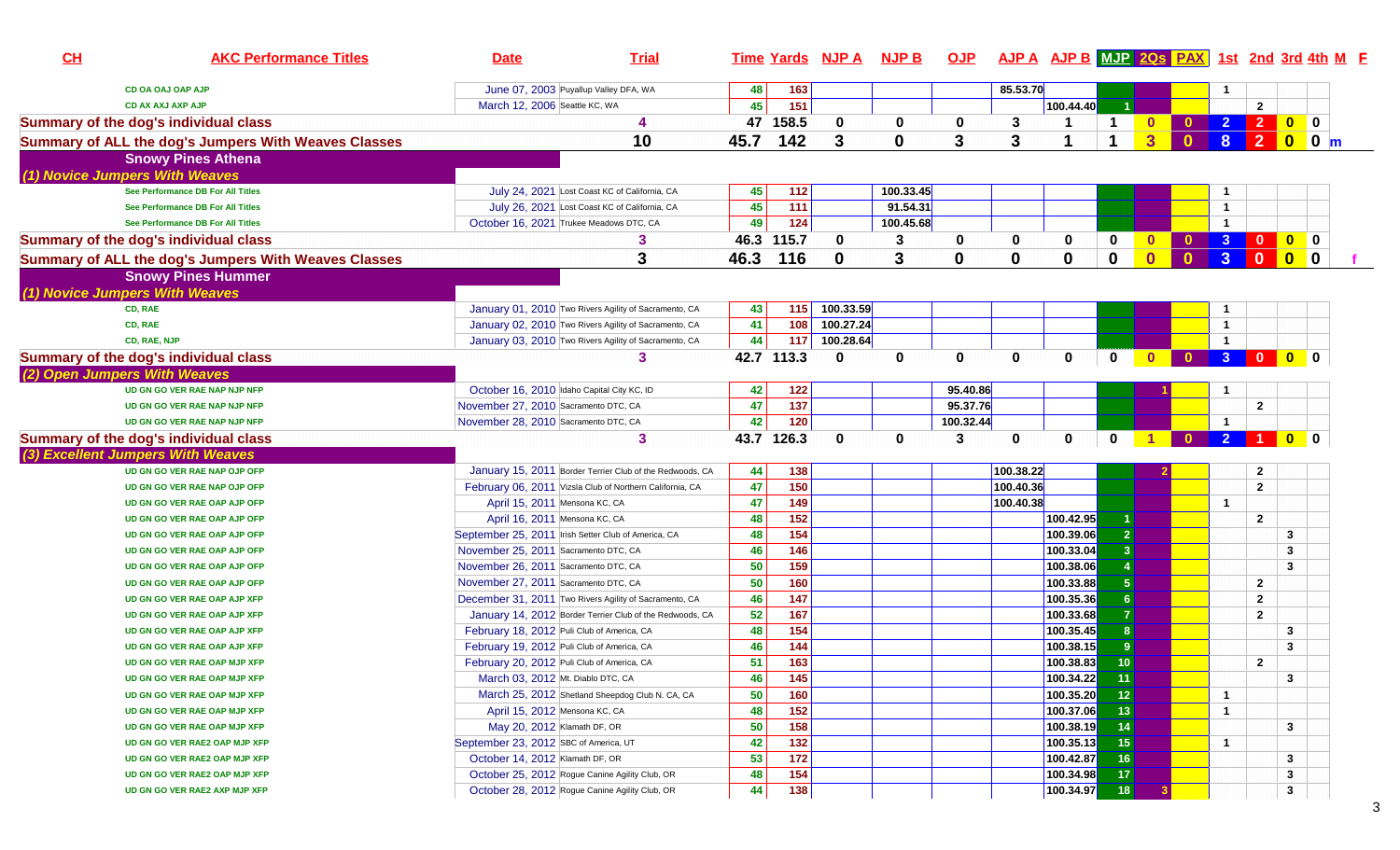| <b>AKC Performance Titles</b>                   | <b>Date</b><br><b>Trial</b>                                   |    |                   | <u>Time Yards NJP A</u> | <u>NJP B</u> | <b>OJP</b> | <u>AJP A AJP B MJP 20s PAX 1st 2nd 3rd 4th M F</u> |           |                 |                 |                |                |                |              |   |
|-------------------------------------------------|---------------------------------------------------------------|----|-------------------|-------------------------|--------------|------------|----------------------------------------------------|-----------|-----------------|-----------------|----------------|----------------|----------------|--------------|---|
| UD GN GO VER RAE2 AXP MJP XFP                   | November 23, 2012 Sacramento DTC, CA                          | 51 | 162               |                         |              |            |                                                    | 100.36.79 | 19              |                 |                |                | $\mathbf{2}$   |              |   |
| UD GN GO VER RAE2 AXP MJP2 XFP                  | December 30, 2012 Two Rivers Agility of Sacramento, CA        | 51 | 165               |                         |              |            |                                                    | 100.38.97 | 20 <sup>°</sup> |                 |                |                | $\mathbf{2}$   |              |   |
| UD GN GO VER RAE2 AXP MJP2 XFP                  | January 11, 2013 Border Terrier Club of the Redwoods, CA      | 50 | 160               |                         |              |            |                                                    | 100.36.14 | 21              |                 |                |                | $\overline{2}$ |              |   |
| UD GN GO VER RAE2 AXP MJP2 XFP                  | January 12, 2013 Border Terrier Club of the Redwoods, CA      | 51 | 165               |                         |              |            |                                                    | 100.39.57 | 22              |                 | $\overline{2}$ | $\mathbf{1}$   |                |              |   |
| UD GN GO VER RAE2 AXP MJP2 XFP                  | January 13, 2013 Border Terrier Club of the Redwoods, CA      | 52 | 168               |                         |              |            |                                                    | 100.38.17 | 23              |                 | -3             |                |                | 3            |   |
| UD GN GO VER RAE2 AXP MJP2 XFP                  | February 02, 2013 Vizsla Club of Northern California, CA      | 49 | 156               |                         |              |            |                                                    | 100.42.52 | 24              |                 |                |                |                |              | 4 |
| UD GN GO VER RAE2 AXP MJP2 MJPB XFP             | February 03, 2013 Vizsla Club of Northern California, CA      | 45 | 143               |                         |              |            |                                                    | 100.33.44 | 25              |                 |                |                | $\mathbf{2}$   |              |   |
| UD GN GO VER RAE2 AXP MJP2 MJPB XFP             | February 16, 2013 Puli Club of America, CA                    | 45 | 141               |                         |              |            |                                                    | 100.37.19 | 26              |                 |                |                |                |              |   |
| UD GN GO VER RAE2 AXP MJP2 MJPB XFP T2BP        | February 17, 2013 Puli Club of America, CA                    | 53 | 169               |                         |              |            |                                                    | 100.38.16 | 27              |                 |                |                | $\overline{2}$ |              |   |
| UD GN GO VER RAE2 AXP MJP2 MJPB XFP T2BP        | February 18, 2013 Puli Club of America, CA                    | 46 | $\frac{147}{147}$ |                         |              |            |                                                    | 100.34.94 | 28              |                 |                | $\mathbf{1}$   |                |              |   |
| UD GN GO VER RAE2 AXP MJP2 MJPB XFP T2BP        | February 22, 2013 Mensona KC, CA                              | 48 | 152               |                         |              |            |                                                    | 100.40.86 | 29              |                 |                |                |                |              | 4 |
| UD GN GO VER RAE2 AXP MJP3 MJPB XFP T2BP        | February 23, 2013 Mensona KC, CA                              | 50 | 159               |                         |              |            |                                                    | 100.37.22 | 30 <sup>°</sup> |                 |                |                | $\overline{2}$ |              |   |
| UD GN GO VER RAE2 AXP MJP3 MJPB XFP T2BP        | February 24, 2013 Mensona KC, CA                              | 50 | 158               |                         |              |            |                                                    | 100.36.46 | 31              |                 |                |                |                | $\mathbf{3}$ |   |
| UD GN GO VER RAE2 AXP MJP3 MJPB XFP T2BP        | March 03, 2013 Mt. Daiblo DTC, CA                             | 52 | 166               |                         |              |            |                                                    | 100.39.55 | 32              |                 |                |                | $\overline{2}$ |              |   |
| UD GN GO VER RAE2 AXP MJP3 MJPB MFP T2BP        | April 12, 2013 Mensona KC, CA                                 | 47 | 148               |                         |              |            |                                                    | 100.36.34 | 33              |                 |                |                | $\overline{2}$ |              |   |
| UD GN GO VER RAE2 AXP MJP3 MJPB MFP T2BP        | April 14, 2013 Mensona KC, CA                                 | 48 | 153               |                         |              |            |                                                    | 100.36.12 | 34              |                 |                |                | $\mathbf{2}$   |              |   |
| UD GN GO VER RAE2 AXP MJP3 MJPB MFP T2BP        | April 26, 2013 Staffordshire Bull Terrier CoA, CA             | 49 | 157               |                         |              |            |                                                    | 100.37.74 | 35              |                 | -4             | -1             |                |              |   |
| UD GN GO VER RAE2 AXP MJP3 MJPB MFP T2BP        | April 28, 2013 Staffordshire Bull Terrier CoA, CA             | 49 | 155               |                         |              |            |                                                    | 100.33.82 | 36              |                 |                | -1             |                |              |   |
| UD GN GO VER RAE2 AXP MJP3 MJPB MFP T2BP        | May 17, 2013 Klamath DF, OR                                   | 47 | 149               |                         |              |            |                                                    | 100.34.41 | 37              |                 |                | $\overline{1}$ |                |              |   |
| UD GN GO VER RAE2 AXP MJP3 MJPB MFP T2BP        | May 18, 2013 Klamath DF, OR                                   | 51 | 162               |                         |              |            |                                                    | 100.36.66 | 38              |                 |                |                | $\mathbf{2}$   |              |   |
| UD GN GO VER RAE2 AXP MJP3 MJPB MFP T2BP        | July 13, 2013 Sacramento Valley Weimaraner Club, CA           | 47 | 149               |                         |              |            |                                                    | 100.39.29 | 39              |                 |                | -1             |                |              |   |
| UD GN GO VER RAE2 AXP MJP4 MJPB MFP T2BP        | July 14, 2013 Sacramento Valley Weimaraner Club, CA           | 43 | 146               |                         |              |            |                                                    | 100.33.19 | 40              |                 | 5              |                | $\overline{2}$ |              |   |
| UD GN GO VER RAE2 MXP MJP4 MJPB MFP T2BP        | July 20, 2013 Lost Coast KC, CA                               | 53 | 169               |                         |              |            |                                                    | 100.46.76 | 41              |                 | 6              | -1             |                |              |   |
| UD GN GO VER RAE2 MXP MJP4 MJPB MFP T2BP        | July 21, 2013 Lost Coast KC, CA                               | 51 | 164               |                         |              |            |                                                    | 100.37.96 | 42              |                 |                | $\overline{1}$ |                |              |   |
| UD GN GO VER RAE2 MXP MJP4 MJPB MFP T2BP        | July 22, 2013 Lost Coast KC, CA                               | 48 | 154               |                         |              |            |                                                    | 100.34.85 | 43              | 10              | $\overline{7}$ | $\overline{1}$ |                |              |   |
| UD GN GO VER RAE2 MXP MJP4 MJPB MFP T2BP        | August 03, 2013 Staffordshire Terrier CoA, CA                 | 42 | 130               |                         |              |            |                                                    | 100.30.27 | 44              |                 |                |                |                | 3            |   |
| UD GN GO VER RAE2 MXP MJP4 MJPB MFP T2BP        | August 04, 2013 Staffordshire Terrier CoA, CA                 | 48 | 153               |                         |              |            |                                                    | 100.37.00 | 45              |                 |                |                | $\mathbf{2}$   |              |   |
| UD GN GO VER RAE2 MXP MJP4 MJPB MFP T2BP        | August 30, 2013 Rogue Canine Agility Club, CA                 | 43 | 136               |                         |              |            |                                                    | 100.34.99 | 46              | 11.             | 8              | -1             |                |              |   |
| UD GN GO VER RAE2 MXP MJP4 MJPB MFP T2BP        | August 31, 2013 Rogue Canine Agility Club, CA                 | 48 | 152               |                         |              |            |                                                    | 100.37.88 | 47              |                 |                | -1             |                |              |   |
| UD GN GO VER RAE2 MXP MJP4 MJPB MFP T2BP        | September 01, 2013 Rogue Canine Agility Club, CA              | 44 | 138               |                         |              |            |                                                    | 100.32.87 | 48              | 12.             | $\overline{9}$ | -1             |                |              |   |
| UD GN GO VER RAE2 MXP MJP4 MJPB MFP T2BP        | September 02, 2013 Rogue Canine Agility Club, CA              | 49 | 156               |                         |              |            |                                                    | 100.45.66 | 49              | 13.             | 10             | $\overline{1}$ |                |              |   |
| UD GN GO VER RAE2 MXP MJP5 MJPS MFP T2BP2       | September 20, 2013 Irish Setter Club of The Pacific- S.F., CA | 46 | 147               |                         |              |            |                                                    | 100.33.59 | 50              |                 | 11             | $\overline{1}$ |                |              |   |
| UD GN GO VER RAE2 MXP MJP5 MJPS MFP T2BP2       | September 21, 2013 Irish Setter Club of The Pacific-S.F., CA  | 51 | 162               |                         |              |            |                                                    | 100.33.18 | 51              | 15.             | 12             |                | $\overline{2}$ |              |   |
| UD GN GO VER RAE2 MXP MJP5 MJPS MFP T2BP2       | September 28, 2013 Hangtown KC of Placerville, CA             | 50 | 159               |                         |              |            |                                                    | 100.39.96 | 52              |                 |                | $\mathbf{1}$   |                |              |   |
| UD GN GO VER RAE2 MXP MJP5 MJPS MFP T2BP2       | October 11, 2013 Klamath DF, OR                               | 49 | 155               |                         |              |            |                                                    | 100.39.48 | 53              | 16 I            | 13             |                |                | 3            |   |
| UD GN GO VER RAE2 MXP MJP5 MJPS MFP T2BP2       | October 12, 2013 Klamath DF, OR                               | 52 | 166               |                         |              |            |                                                    | 100.43.05 | 54              |                 |                |                |                | 3            |   |
| UD GN GO VER RAE2 MXP2 MJP5 MJPS MFP T2BP2      | October 24, 2013 Rogue Canine Agility Club, CA                | 47 | 148               |                         |              |            |                                                    | 100.35.36 | 55              |                 |                |                |                |              | 4 |
| UD GN GO VER RAE2 MXP2 MJP5 MJPS MFP T2BP2      | October 25, 2013 Rogue Canine Agility Club, CA                | 49 | 156               |                         |              |            |                                                    | 100.37.93 | 56              | <u>17   </u>    | 14             |                |                |              | 4 |
| UD GN GO VER RAE2 MXP2 MJP5 MJPS MFP T2BP2      | October 26, 2013 Rogue Canine Agility Club, CA                | 50 | 161               |                         |              |            |                                                    | 100.40.73 | 57              | 18 <sup>1</sup> | 15             |                | $\overline{2}$ |              |   |
| UD GN GO VER RAE2 MXP2 MJP5 MJPS MFP T2BP2      | October 27, 2013 Rogue Canine Agility Club, CA                | 50 | 159               |                         |              |            |                                                    | 100.40.84 | 58              |                 |                |                |                |              |   |
| UD GN GO VER RAE2 MXP2 MJP5 MJPS MFP T2BP2      | November 08, 2013 Nor-Cal Golden Retriever Club, CA           | 51 | 162               |                         |              |            |                                                    | 100.41.99 | 59              | 19 <sup>1</sup> |                | $16$ 1         |                |              |   |
| UD GN GO VER RAE2 MXP2 MJP6 MJPS MFP T2BP2      | November 09, 2013 Nor-Cal Golden Retriever Club, CA           | 44 | 140               |                         |              |            |                                                    | 100.32.49 | 60              | 20 <sub>1</sub> | 17             |                | $\mathbf{2}$   |              |   |
| UD GN GO VER RAE2 MXP2 MXPB MJP6 MJPS MFP T2BP2 | November 10, 2013 Nor-Cal Golden Retriever Club, CA           | 44 | 137               |                         |              |            |                                                    | 100.32.64 | 61              | $21 \,$         | 18             | $\blacksquare$ |                |              |   |
| UD GN GO VER RAE2 MXP2 MXPB MJP6 MJPS MFP T2BP2 | November 23, 2013 Portugese Water Dog of No. CA, CA           | 45 | 143               |                         |              |            |                                                    | 100.32.38 | 62              | 22              | 19             |                |                | 3            |   |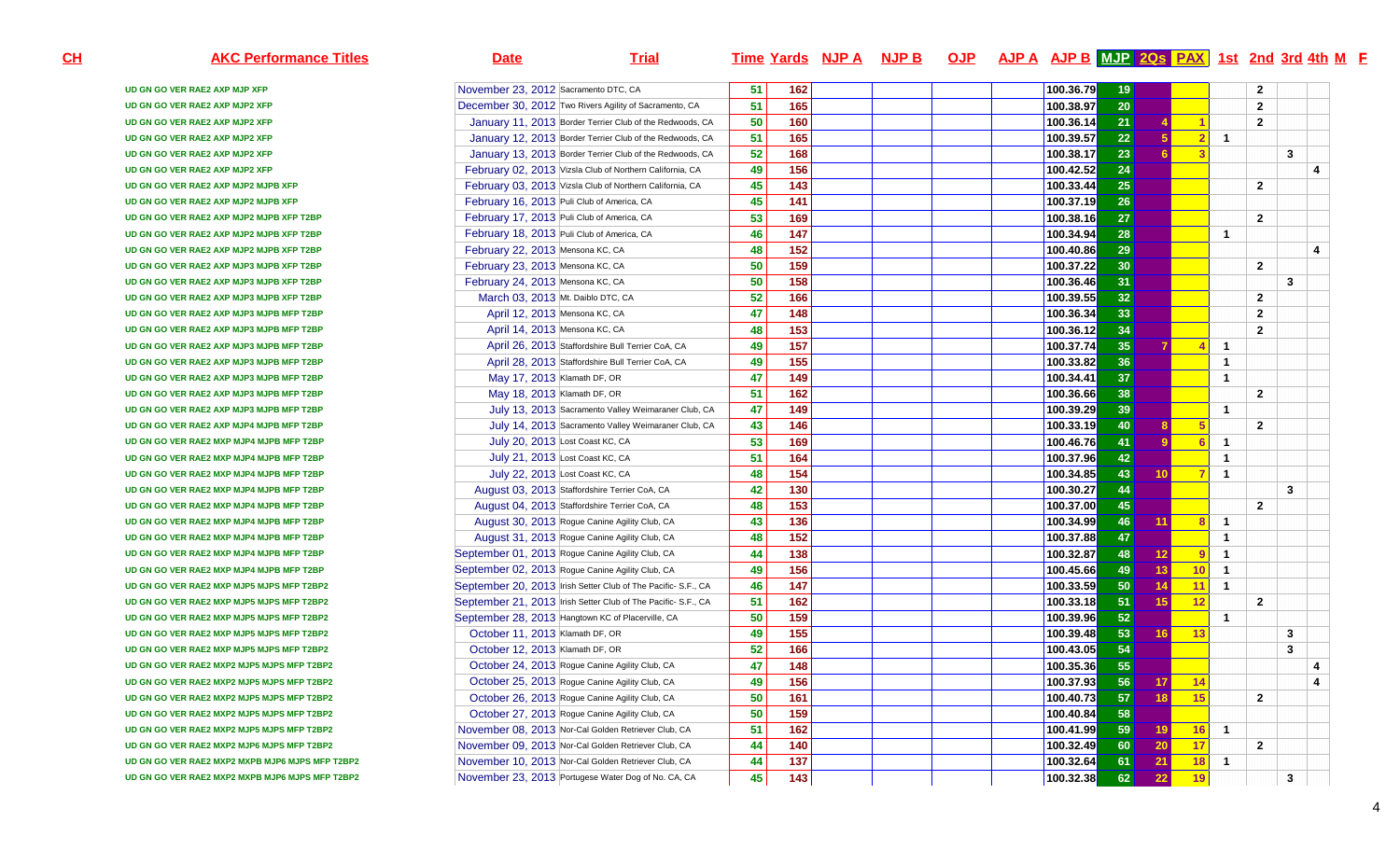| <u>SH</u> | <b>AKC Performance Titles</b>                                    | <b>Date</b>                          | <b>Trial</b>                                              |                  |     | <u>Time Yards NJP A NJP B</u> |  | <u>OJP AJPA AJPB MUP 20 s PAX 1st 2nd 3rd 4th M F</u> |     |                 |    |                         |                |   |  |
|-----------|------------------------------------------------------------------|--------------------------------------|-----------------------------------------------------------|------------------|-----|-------------------------------|--|-------------------------------------------------------|-----|-----------------|----|-------------------------|----------------|---|--|
|           | UD GN GO VER RAE2 MXP2 MXPB MJP6 MJPS MFP T2BP2                  |                                      | November 24, 2013 Portugese Water Dog of No. CA, CA       | 51               | 163 |                               |  | 100.36.44                                             | 63  |                 |    |                         |                | 4 |  |
|           | 2013-PACH UD GN GO VER RAE2 MXP2 MXPB MJP6 MJPS PAX MFP T2BP2    |                                      | November 25, 2013 Portugese Water Dog of No. CA, CA       | 52               | 167 |                               |  | 100.41.63                                             | 64  | 23              | 20 | -1                      |                |   |  |
|           | 2013-PACH UD GN GO VER RAE2 MXP2 MXPB MJP6 MJPS PAX MFP T2BP2    | November 29, 2013 Sacramento DTC, CA |                                                           | $\overline{48}'$ | 151 |                               |  | 100.31.33                                             | 65  | 24              | 21 | $\overline{1}$          |                |   |  |
|           | 2013-PACHUD GN GO VER RAE2 MXP2 MXPB MJP6 MJPS PAX MFP T2BP2     | November 30, 2013 Sacramento DTC, CA |                                                           | 48               | 152 |                               |  | 100.35.56                                             | 66  |                 |    |                         | $\overline{2}$ |   |  |
|           | 2013-PACHUD GN GO VER RAE2 MXP2 MXPB MJP6 MJPS PAX MFP T2BP2     | December 01, 2013 Sacramento DTC, CA |                                                           | 50               | 160 |                               |  | 100.37.97                                             | 67  |                 | 22 |                         |                | 3 |  |
|           | 2013-PACH UD GN GO VER RAE2 MXP2 MXPB MJP6 MJPS PAX MFP T2BP3    |                                      | December 27, 2013 Two Rivers Agility of Sacramento, CA    | 49               | 156 |                               |  | 100.38.70                                             | 68  |                 |    | $\overline{1}$          |                |   |  |
|           | 2013-PACH UD GN GO VER RAE2 MXP2 MXPB MJP6 MJPS PAX MFP T2BP3    |                                      | December 28, 2013 Two Rivers Agility of Sacramento, CA    | 49               | 156 |                               |  | 100.38.74                                             | 69  |                 |    | $\overline{1}$          |                |   |  |
|           | 2013-PACHUD GN GO VER RAE2 MXP3 MXPB MJP7 MJPS PAX MFP T2BP3     |                                      | December 29, 2013 Two Rivers Agility of Sacramento, CA    | 53               | 170 |                               |  | 100.40.76                                             | 70  | 26              | 23 | -1                      |                |   |  |
|           | 2013-PACHUD GN GO VER RAE2 MXP3 MXPB MJP7 MJPS PAX MFP T2BP3     |                                      | December 30, 2013 Two Rivers Agility of Sacramento, CA    | 46               | 146 |                               |  | 100.36.42                                             | 71  | 27              | 24 | $\overline{1}$          |                |   |  |
|           | 2013-PACHUD GN GO VER RAE2 MXP3 MXPB MJP7 MJPS PAX MFP T2BP3     |                                      | January 10, 2014 Border Terrier Club of the Redwoods, CA  | 53               | 172 |                               |  | 100.39.65                                             | 72  |                 |    | $\overline{1}$          |                |   |  |
|           | 2013-PACH UD GN GO VER RAE2 MXP3 MXPB MJP7 MJPS PAX MFP T2BP3    |                                      | January 11, 2014 Border Terrier Club of the Redwoods, CA  | 45               | 142 |                               |  | 100.34.30                                             | 73  |                 |    |                         | $\overline{2}$ |   |  |
|           | 2013-PACH UD GN GO VER RAE2 MXP3 MXPB MJP7 MJPS PAX MFP T2BP3    |                                      | January 12, 2014 Border Terrier Club of the Redwoods, CA  | 51               | 163 |                               |  | 100.35.89                                             | 74  | 28              | 25 |                         | $\overline{2}$ |   |  |
|           | 2013-PACHUD GN GO VER RAE2 MXP3 MXPB MJP7 MJPG PAX MFP T2BP3     | January 24, 2014 Mensona KC, CA      |                                                           | 49               | 156 |                               |  | 100.42.01                                             | 75  | 29              | 26 |                         | $\overline{2}$ |   |  |
|           | 2013-PACHUD GN GO VER RAE2 MXP3 MXPB MJP7 MJPG PAX MFP T2BP3     | January 25, 2014 Mensona KC, CA      |                                                           | 51               | 163 |                               |  | 100.35.77                                             | 76  | 30              | 27 |                         |                | 3 |  |
|           | 2013-PACHUD GN GO VER RAE2 MXP3 MXPB MJP7 MJPG PAX MFP T2BP3     |                                      | February 08, 2014 English Cocker Spaniel Club of Am. CA   | 50               | 161 |                               |  | 100.38.65                                             | 77  |                 |    |                         | $\overline{2}$ |   |  |
|           | 2013-PACHUD GN GO VER RAE2 MXP3 MXPB MJP7 MJPG PAX MFP T2BP3     |                                      | February 09, 2014 English Cocker Spaniel Club of Am. CA   | 46               | 146 |                               |  | 100.35.82                                             | 78  | 31.             | 28 | $\overline{1}$          |                |   |  |
|           | 2013-PACHUD GN GO VER RAE2 MXP3 MXPB MJP7 MJPG PAX MFP T2BP3     |                                      | February 15, 2014 Puli Club of America, CA                | 48               | 151 |                               |  | 100.36.07                                             | 79  | 32              | 29 | $\overline{1}$          |                |   |  |
|           | 2013-PACHUD GN GO VER RAE2 MXP3 MXPB MJP8 MJPG PAX MFP T2BP3     |                                      | February 16, 2014 Puli Club of America, CA                | 48               | 151 |                               |  | 100.35.46                                             | 80  | 33              | 30 |                         | $\overline{2}$ |   |  |
|           | 2013-PACHUD GN GO VER RAE2 MXP4 MXPB MJP8 MJPG PAX MFP T2BP3     |                                      | February 17, 2014 Puli Club of America, CA                | 48               | 154 |                               |  | 100.36.38                                             | 81  | 34              | 31 |                         | $\overline{2}$ |   |  |
|           | 2013-PACH UD GN GO VER RAE2 MXP4 MXPB MJP8 MJPG PAX MFP T2BP3    | February 28, 2014 Mt. Diablo DTC, CA |                                                           | 51               | 163 |                               |  | 100.36.88                                             | 82  |                 |    | $\overline{1}$          |                |   |  |
|           | 2013-PACHUD GN GO VER RAE2 MXP4 MXPB MJP8 MJPG PAX MFP T2BP3     | March 01, 2014 Mt. Diablo DTC, CA    |                                                           | 50               | 158 |                               |  | 100.35.43                                             | 83  | 35 <sub>1</sub> | 32 | $\overline{\mathbf{1}}$ |                |   |  |
|           | 2013-PACH UD GN GO VER RAE2 MXP4 MXPB MJP8 MJPG PAX MFP T2BP3    |                                      | March 02, 2014 Mt. Diablo DTC, CA                         | 51               | 165 |                               |  | 100.38.75                                             | 84  | 36              | 33 | $\overline{1}$          |                |   |  |
|           | 2013-PACHUD GN GO VER RAE2 MXP4 MXPB MJP8 MJPG PAX MFP T2BP3     | March 14, 2014 Vallejo DTC, CA       |                                                           | 46               | 144 |                               |  | 100.32.73                                             | 85  | 37              | 34 | $\overline{1}$          |                |   |  |
|           | 2013-PACH UD GN GO VER RAE2 MXP4 MXPB MJP8 MJPG PAX MFP T2BP3    | March 16, 2014 Vallejo DTC, CA       |                                                           | 46               | 144 |                               |  | 100.35.04                                             | 86  | 38              | 35 | $\overline{1}$          |                |   |  |
|           | 2013-PACHUD GN GO VER RAE2 MXP4 MXPB MJP8 MJPG PAX MFP T2BP4     | April 13, 2014 Mensona KC, CA        |                                                           | 48               | 154 |                               |  | 100.32.35                                             | 87  | 39              | 36 | $\overline{\mathbf{1}}$ |                |   |  |
|           | 2013-PACHUD GN GO VER RAE2 MXP4 MXPB MJP8 MJPG PAX MFP T2BP4     |                                      | April 25, 2014 Miniature Bull Terrier Club of America, CA | 47               | 149 |                               |  | 100.33.00                                             | 88  |                 |    |                         |                | 3 |  |
|           | 2013-PACHUD GN GO VER RAE2 MXP4 MXPB MJP8 MJPG PAX MFP T2BP4     |                                      | April 27, 2014 Miniature Bull Terrier Club of America, CA | 48               | 153 |                               |  | 100.36.26                                             | 89  | 40              | 37 |                         | $\overline{2}$ |   |  |
|           | 2013-PACH UD GN GO VER RAE2 MXP4 MXPB MJP9 MJPG PAX MFP T2BP4    | May 16, 2014 Klamath DF, OR          |                                                           | 51               | 163 |                               |  | 100.39.86                                             | 90  |                 | 38 | $\mathbf 1$             |                |   |  |
|           | 2013-PACH UD GN GO VER RAE2 MXP5 MXPS MJP9 MJPG PAX MFP T2BP4    | May 17, 2014 Klamath DF, OR          |                                                           | 52               | 168 |                               |  | 100.43.31                                             | 91  | 42              | 39 | $\overline{\mathbf{1}}$ |                |   |  |
|           | 2014-PACH2 UD GN GO VER RAE2 MXP5 MXPS MJP9 MJPG PAX2 MFP T2BP4  |                                      | May 24, 2014 Two Rivers Agility of Sacramento, CA         | 47               | 148 |                               |  | 100.35.96                                             | 92  | 43              | 40 | $\overline{1}$          |                |   |  |
|           | 2014-PACH2 UD GN GO VER RAE2 MXP5 MXPS MJP9 MJPG PAX2 MFP T2BP4  |                                      | May 26, 2014 Two Rivers Agility of Sacramento, CA         | 51               | 163 |                               |  | 100.44.76                                             | 93  |                 |    | $\overline{1}$          |                |   |  |
|           | 2014-PACH2 UD GN GO VER RAE2 MXP5 MXPS MJP9 MJPG PAX2 MFP T2BP4  |                                      | July 20, 2014 Lost Coast KC of California, CA             | 50               | 161 |                               |  | 100.34.12                                             | 94  |                 | 41 |                         | $\overline{2}$ |   |  |
|           | 2014-PACH2 UD GN GO VER RAE2 MXP5 MXPS MJP9 MJPG PAX2 MFP T2BP4  |                                      | July 21, 2014 Lost Coast KC of California, CA             | 52               | 168 |                               |  | 100.45.51                                             | 95  | 45              | 42 |                         |                | 3 |  |
|           | 2014-PACH2 UD GN GO VER RAE2 MXP5 MXPS MJP9 MJPG PAX2 MFP T2BP4  |                                      | August 29, 2014 Nor-Cal Golden Retriever Club, CA         | 43               | 135 |                               |  | 100.30.16                                             | 96  | 46              | 43 |                         | $\overline{2}$ |   |  |
|           | 2014-PACH2 UD GN GO VER RAE2 MXP5 MXPS MJP9 MJPG PAX2 MFP T2BP5  |                                      | August 31, 2014 Nor-Cal Golden Retriever Club, CA         | 44               | 140 |                               |  | 100.29.54                                             | 97  |                 |    | $\mathbf{1}$            |                |   |  |
|           | 2014-PACH2 UD GN GO VER RAE2 MXP5 MXPS MJP9 MJPG PAX2 MFP T2BP5  | September 01, 2014 Oakland DTC, CA   |                                                           | 44               | 137 |                               |  | 100.31.20                                             | 98  | 47              | 44 | $\overline{1}$          |                |   |  |
|           | 2014-PACH2 UD GN GO VER RAE2 MXP6 MXPS MJP9 MJPG PAX2 MFP T2BP5  |                                      | September 13, 2014 Sacramento Valley Weimaraner Club, CA  | 50               | 159 |                               |  | 100.38.90                                             | 99  | 48              | 45 | $\overline{\mathbf{1}}$ |                |   |  |
|           | 2014-PACH2 UD GN GO VER RAE2 MXP6 MXPS MJP10 MJPC PAX2 MFP T2BP5 |                                      | September 14, 2014 Sacramento Valley Weimaraner Club, CA  | 47               | 148 |                               |  | 100.33.89                                             | 100 |                 |    |                         |                | 3 |  |
|           | 2014-PACH2 UD GN GO VER RAE2 MXP6 MXPS MJP10 MJPC PAX2 MFP T2BP5 |                                      | September 27, 2014 Hangtown KC of Placerville, CA         | 48               | 154 |                               |  | 100.34.92                                             | 101 | 49              | 46 | $\overline{1}$          |                |   |  |
|           | 2014-PACH2 UD GN GO VER RAE2 MXP6 MXPS MJP10 MJPC PAX2 MFP T2BP5 |                                      | September 28, 2014 Hangtown KC of Placerville, CA         | 43               | 136 |                               |  | 100.29.98                                             | 102 | 50              | 47 | $\overline{1}$          |                |   |  |
|           | 2014-PACH2 UD GN GO VER RAE2 MXP6 MXPS MJP10 MJPC PAX2 MFP T2BP5 | October 10, 2014 Klamath DF, OR      |                                                           | 44               | 139 |                               |  | 100.35.60                                             | 103 |                 |    | $\overline{1}$          |                |   |  |
|           | 2014-PACH2 UD GN GO VER RAE2 MXP6 MXPS MJP10 MJPC PAX2 MFP T2BP5 | October 11, 2014 Klamath DF, OR      |                                                           | 48               | 153 |                               |  | 100.32.09                                             | 104 | 51              | 48 | -1                      |                |   |  |
|           | 2014-PACH2 UD GN GO VER RAE2 MXP6 MXPS MJP10 MJPC PAX2 MFP T2BP5 | October 12, 2014 Klamath DF, OR      |                                                           | 44               | 139 |                               |  | 100.31.83                                             | 105 |                 |    | -1                      |                |   |  |
|           | 2014-PACH2 UD GN GO VER RAE2 MXP6 MXPS MJP10 MJPC PAX2 MFP T2BP5 |                                      | October 23, 2014 Rogue Canine Agility Club, OR            | 48               | 152 |                               |  | $100.33.02$ 106                                       |     |                 |    |                         |                |   |  |
|           |                                                                  |                                      |                                                           |                  |     |                               |  |                                                       |     |                 |    |                         |                |   |  |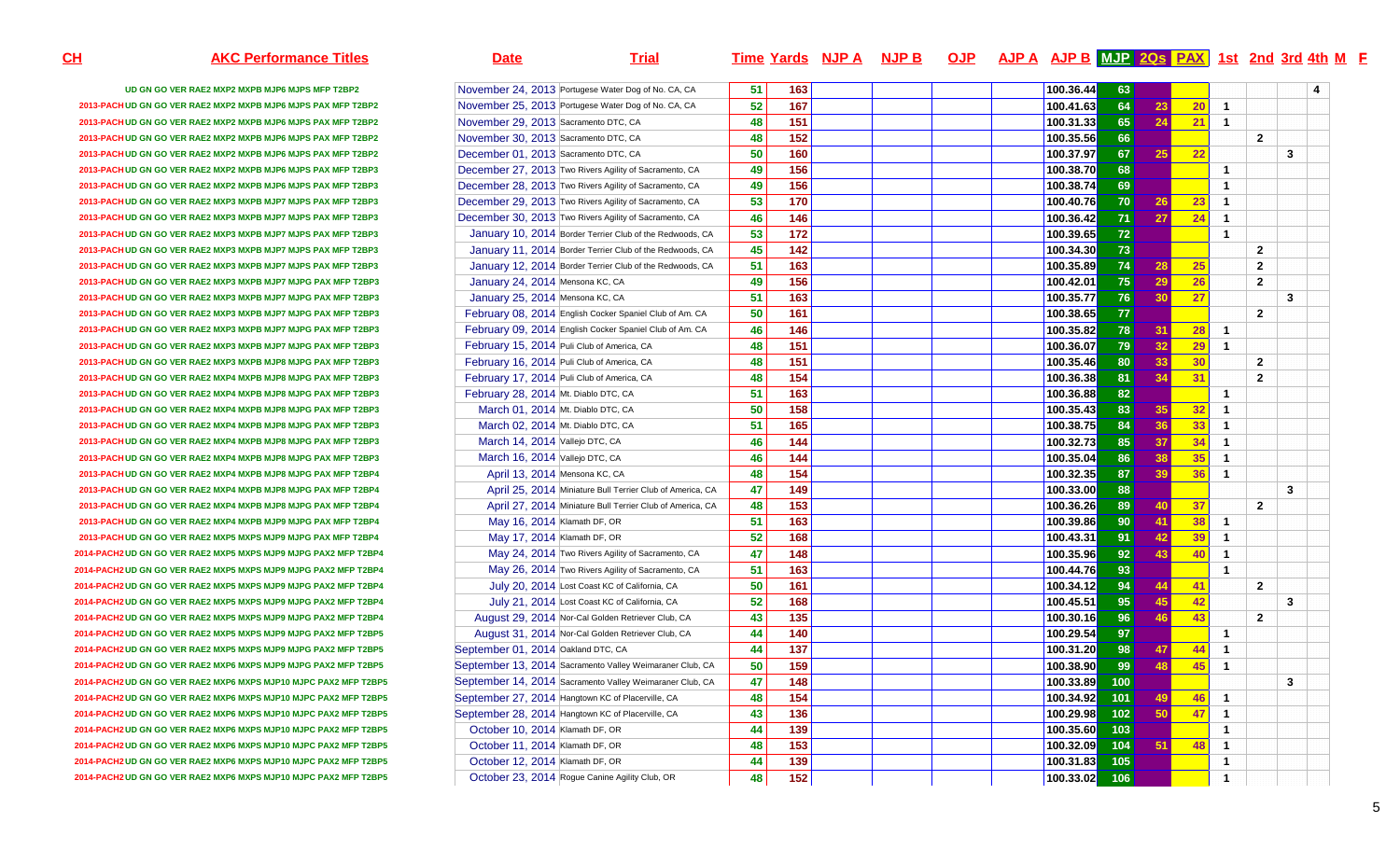| <u>СН</u><br><b>AKC Performance Titles</b>                                                                                             | <b>Date</b>                                               | <b>Trial</b> |    |                 | Time Yards NJP A NJP B |  | OJP AJP A AJP B MJP 2Qs PAX 1st 2nd 3rd 4th M F |       |           |                 |                         |                |              |  |
|----------------------------------------------------------------------------------------------------------------------------------------|-----------------------------------------------------------|--------------|----|-----------------|------------------------|--|-------------------------------------------------|-------|-----------|-----------------|-------------------------|----------------|--------------|--|
| 2014-PACH2 UD GN GO VER RAE2 MXP6 MXPS MJP10 MJPC PAX2 MFP T2BP5                                                                       | October 24, 2014 Rogue Canine Agility Club, OR            |              | 49 | 155             |                        |  | 100.38.83                                       | 107   |           |                 |                         |                |              |  |
| 2014-PACH2 UD GN GO VER RAE2 MXP6 MXPS MJP10 MJPC PAX2 MFP T2BP5                                                                       | October 25, 2014 Rogue Canine Agility Club, OR            |              | 48 | 151             |                        |  | 100.35.19                                       | 108   | 52        | 49              | $\overline{1}$          |                |              |  |
| 2014-PACH2 UD GN GO VER RAE2 MXP6 MXPS MJP10 MJPC PAX2 MFP T2BP5                                                                       | October 26, 2014 Rogue Canine Agility Club, OR            |              | 49 | $\frac{156}{ }$ |                        |  | 100.35.61                                       | 109   | 53        | 50              |                         | $\overline{2}$ |              |  |
| 2014-PACH2 UD GN GO VER RAE2 MXP6 MXPS MJP11 MJPC PAX2 MFP T2BP5 TQXP                                                                  | November 07, 2014 Nor-Cal Golden Retriever Club, CA       |              | 49 | 155             |                        |  | 100.33.33                                       | 110   | 54        | 51              | $\overline{\mathbf{1}}$ |                |              |  |
| 2014-PACH2 UD GN GO VER RAE2 MXP6 MXPS MJP11 MJPC PAX2 MFP T2BP5 TQXP                                                                  | November 08, 2014 Nor-Cal Golden Retriever Club, CA       |              | 46 | 147             |                        |  | 100.30.32                                       | $111$ | 55        | 52              |                         | $\overline{2}$ |              |  |
| 2014-PACH2 UD GN GO VER RAE2 MXP6 MXPS MJP11 MJPC PAX2 MFP T2BP5 TQXP                                                                  | November 09, 2014 Nor-Cal Golden Retriever Club, CA       |              | 50 | 158             |                        |  | 100.36.43                                       | $112$ |           |                 |                         | $\overline{2}$ |              |  |
| 2014-PACH2 UD GN GO VER RAE2 MXP6 MXPS MJP11 MJPC PAX2 MFPB T2BP5 TQXP                                                                 | November 23, 2014 Portugese Water Dog of No. CA, CA       |              | 52 | 167             |                        |  | 100.35.52                                       | 113   | 56        | 53              |                         | $\overline{2}$ |              |  |
| 2014-PACH2 UD GN GO VER RAE2 MXP6 MXPS MJP11 MJPC PAX2 MFPB T2BP5 TQXP                                                                 | November 24, 2014 Portugese Water Dog of No. CA, CA       |              | 49 | 156             |                        |  | 100.30.58                                       | 114   | 57        | 54              |                         |                | 3            |  |
| 2014-PACH2 UD GN GO VER RAE2 MXP7 MXPS MJP11 MJPC PAX2 MFPB T2BP5 TQXP                                                                 | November 29, 2014 Sacramento DTC, CA                      |              | 53 | 170             |                        |  | 100.41.68                                       | 115   | 58        | 55              | -1                      |                |              |  |
| 2014-PACH2 UD GN GO VER RAE2 MXP7 MXPS MJP11 MJPC PAX2 MFPB T2BP5 TQXP                                                                 | November 30, 2014 Sacramento DTC, CA                      |              | 51 | 163             |                        |  | 100.38.52                                       | 116   |           |                 |                         |                | $\mathbf{3}$ |  |
| 2014-PACH2 UD GN GO VER RAE2 MXP7 MXPS MJP11 MJPC PAX2 MFPB T2BP5 TQXP                                                                 | December 27, 2014 Two Rivers Agility of Sacramento, CA    |              | 48 | 151             |                        |  | 100.36.32                                       | 117   | 59        | 56              |                         |                | $\mathbf{3}$ |  |
| 2014-PACH2 UD GN GO VER RAE2 MXP7 MXPS MJP11 MJPC PAX2 MFPB T2BP5 TQXP                                                                 | December 28, 2014 Two Rivers Agility of Sacramento, CA    |              | 53 | 170             |                        |  | 100.39.99                                       | 118   |           |                 |                         |                | 3            |  |
| 2014-PACH2 UD GN GO VER RAE2 MXP7 MXPS MJP11 MJPC PAX2 MFPB T2BP5 TQXP                                                                 | December 29, 2014 Two Rivers Agility of Sacramento, CA    |              | 48 | 154             |                        |  | 100.40.17                                       | 119   | 60        | 57              |                         |                |              |  |
| 2014-PACH2 UD GN GO VER RAE2 MXP7 MXPS MJP12 MJPC PAX2 MFPB T2BP5 TQXP                                                                 | December 30, 2014 Two Rivers Agility of Sacramento, CA    |              | 56 | 180             |                        |  | 100.39.80                                       | 120   | 61        | 58              |                         | $\overline{2}$ |              |  |
| 2014-PACH2 UD GN GO VER RAE2 MXP7 MXPS MJP12 MJPC PAX2 MFPB T2BP5 TQXP                                                                 | January 09, 2015 Border Terrier Club of the Redwoods, CA  |              | 49 | 156             |                        |  | 100.32.44                                       | $121$ |           |                 |                         | $\overline{2}$ |              |  |
| 2014-PACH2 UD GN GO VER RAE2 MXP7 MXPG MJP12 MJPC PAX2 MFPB T2BP5 TQXP                                                                 | January 11, 2015 Border Terrier Club of the Redwoods, CA  |              | 50 | 160             |                        |  | 100.34.07                                       | 122   | 62        | 59              | -1                      |                |              |  |
| 2015-PACH3 UD GN GO VER RAE2 MXP7 MXPG MJP12 MJPC PAX3 MFPB T2BP5 TQXP                                                                 | February 07, 2015 English Cocker Spaniel Club of Am. CA   |              | 53 | 169             |                        |  | 100.40.67                                       | $123$ | 63        | 60              | $\overline{1}$          |                |              |  |
| 2015-PACH3 UD GN GO VER RAE2 MXP7 MXPG MJP12 MJPC PAX3 MFPB T2BP5 TQXP                                                                 | February 08, 2015 English Cocker Spaniel Club of Am. CA   |              | 50 | 158             |                        |  | 100.33.01                                       | $124$ | 64        | 61              | $\overline{\mathbf{1}}$ |                |              |  |
| 2015-PACH3 UD GN GO VER RAE2 MXP7 MXPG MJP12 MJPB2 MJPC PAX3 MFPB T2BP5 TQXP                                                           | February 15, 2015 Puli Club of America, CA                |              | 48 | 151             |                        |  | 100.34.68                                       | 125   |           |                 |                         |                | $\mathbf{3}$ |  |
| 2015-PACH3 UD GN GO VER RAE2 MXP7 MXPG MJP12 MJPB2 MJPC PAX3 MFPB T2BP5 TQXP                                                           | February 16, 2015 Puli Club of America, CA                |              | 51 | 163             |                        |  | 100.37.67                                       | 126   |           |                 |                         |                | $\mathbf{3}$ |  |
| 2015-PACH3 UD GN GO VER RAE2 MXP7 MXPG MJP12 MJPB2 MJPC PAX3 MFPB T2BP5 TQXP                                                           | February 27, 2015 Mt. Diablo DTC, CA                      |              | 48 | 154             |                        |  | 100.31.02                                       | 127   |           |                 | -1                      |                |              |  |
| 2015-PACH3 UD GN GO VER RAE2 MXP7 MXPG MJP12 MJPB2 MJPC PAX3 MFPB T2BP5 TQXP                                                           | February 28, 2015 Mt. Diablo DTC, CA                      |              | 48 | 153             |                        |  | 100.33.44                                       | 128   | 65        | 62              |                         | $\overline{2}$ |              |  |
| 2015-PACH3 UD GN GO VER RAE2 MXP7 MXPG MJP12 MJPB2 MJPC PAX3 MFPB T2BP5 TQXP                                                           | March 01, 2015 Mt. Diablo DTC, CA                         |              | 48 | 152             |                        |  | 100.31.17                                       | 129   |           |                 | -1                      |                |              |  |
| 2015-PACH3 UD GN GO VER RAE2 MXP8 MXPG MJP13 MJPB2 MJPC PAX3 MFPB T2BP5 TQXP                                                           | March 06, 2015 American Bloodhound Club, CA               |              | 52 | 167             |                        |  | 100.35.23                                       | 130   | <b>66</b> | 63              | -1                      |                |              |  |
| 2015-PACH3 UD GN GO VER RAE2 MXP8 MXPG MJP13 MJPB2 MJPC PAX3 MFPB T2BP5 TQXP                                                           | March 07, 2015 American Bloodhound Club, CA               |              | 56 | 181             |                        |  | 100.41.34                                       | 131   | 67        | 64              |                         | $\overline{2}$ |              |  |
| 2015-PACH3 UD GN GO VER RAE2 MXP8 MXPG MJP13 MJPB2 MJPC PAX3 MFPB T2BP5 TQXP                                                           | March 08, 2015 American Bloodhound Club, CA               |              | 51 | 165             |                        |  | 100.35.37                                       | $132$ |           |                 |                         | $\overline{2}$ |              |  |
| 2015-PACH3 UD GN GO VER RAE2 MXP8 MXPG MJP13 MJPB2 MJPC PAX3 MFPB T2BP5 TQXP                                                           | March 20, 2015 Shetland Sheepdog Club N. CA, CA           |              | 42 | 133             |                        |  | 100.30.20                                       | 133   |           |                 | -1                      |                |              |  |
| 2015-PACH3 UD GN GO VER RAE2 MXP8 MXPG MJP13 MJPB2 MJPC PAX3 MFPB T2BP5 TQXP                                                           | April 18, 2015 Northern California Bearded Collie, CA     |              | 49 | $\frac{156}{ }$ |                        |  | 100.34.89                                       | 134   |           |                 | -1                      |                |              |  |
| 2015-PACH3 UD GN GO VER RAE2 MXP8 MXPG MJP13 MJPB2 MJPC PAX3 MFPB T2BP5 TQXP                                                           | April 19, 2015 Northern California Bearded Collie, CA     |              | 46 | 147             |                        |  | 100.35.68                                       | 135   |           |                 |                         |                | $\mathbf{3}$ |  |
| 2015-PACH3 UD GN GO VER RAE2 MXP8 MXPG MJP13 MJPB2 MJPC PAX3 MFPB T2BP5 TQXP                                                           | April 24, 2015 Miniature Bull Terrier Club of America, CA |              | 50 | 159             |                        |  | 100.35.92                                       | 136   | <b>68</b> | <b>65</b>       | $\overline{1}$          |                |              |  |
| 2015-PACH3 UD GN GO VER RAE2 MXP8 MXPG MJP13 MJPB2 MJPC PAX3 MFPB T2BP5 TQXP                                                           | April 26, 2015 Miniature Bull Terrier Club of America, CA |              | 52 | 166             |                        |  | 100.35.05                                       | 137   |           |                 | $\overline{\mathbf{1}}$ |                |              |  |
| 2015-PACH3 UD GN GO VER RAE2 MXP8 MXPG MJP13 MJPB2 MJPC PAX3 MFPB T2BP5 TQXP                                                           | May 15, 2015 Klamath DF, OR                               |              | 53 | 170             |                        |  | 100.45.17                                       | 138   |           |                 |                         |                | $\mathbf{3}$ |  |
| 2015-PACH3 UD GN GO VER RAE2 MXP8 MXPG MJP13 MJPB2 MJPC PAX3 MFPB T2BP5 TQXP                                                           | May 16, 2015 Klamath DF, OR                               |              | 52 | 166             |                        |  | 100.40.02                                       | 139   | <b>69</b> | 66              |                         | $\overline{2}$ |              |  |
| 2015-PACH3 UD GN GO VER RAE2 MXP8 MXPG MJP14 MJPB2 MJPC PAX3 MFPB T2BP5 TQXP                                                           | May 17, 2015 Klamath DF, OR                               |              | 46 | 147             |                        |  | 100.33.73                                       | 140   | 70        | 67              |                         | $\overline{2}$ |              |  |
| 2015-PACH3 UD GN GO VER RAE2 MXP8 MXPG MJP14 MJPB2 MJPC PAX3 MFPB T2BP5 TQXP                                                           | June 10, 2015 Portuguese Water Dog Club of N. CA, CA      |              | 51 | 163             |                        |  | 100.28.37                                       | 141   |           |                 | $\overline{\mathbf{1}}$ |                |              |  |
| 2015-PACH3 UD GN GO VER RAE2 MXP8 MXPG MJP14 MJPB2 MJPC PAX3 MFPB T2BP5 TQXP September 12, 2015 Nova Scotia Duck Tolling Retriever, CA |                                                           |              | 45 | 143             |                        |  | 100.31.13                                       | $142$ |           |                 | -1                      |                |              |  |
| 2015-PACH3 UD GN GO VER RAE2 MXP8 MXPG MJP14 MJPB2 MJPC PAX3 MFPB T2BP5 TQXP September 13, 2015 Nova Scotia Duck Tolling Retriever, CA |                                                           |              | 51 | 162             |                        |  | 100.34.75                                       | 143   |           |                 |                         | $\overline{2}$ |              |  |
| 2015-PACH3 UD GN GO VER RAE2 MXP8 MXPG MJP14 MJPB2 MJPC PAX3 MFPB T2BP5 TQXP                                                           | October 10, 2015 Truckee Measows DTC, CA                  |              | 48 | 151             |                        |  | 100.37.19                                       | 144   |           |                 | -1                      |                |              |  |
| 2015-PACH3 UD GN GO VER RAE2 MXP8 MXPG MJP14 MJPB2 MJPC PAX3 MFPB T2BP5 TQXP                                                           | October 29, 2015 Rogue Canine Agility Club, OR            |              | 53 | 172             |                        |  | 100.39.35                                       | 145   | 71        | 68              | $\overline{1}$          |                |              |  |
| 2015-PACH3 UD GN GO VER RAE2 MXP8 MXPG MJP14 MJPB2 MJPC PAX3 MFPS T2BP5 TQXP                                                           | October 30, 2015 Rogue Canine Agility Club, OR            |              | 52 | 168             |                        |  | 100.44.33                                       | 146   | 72        | 69              |                         | $\overline{2}$ |              |  |
| 2015-PACH3 UD GN GO VER RAE2 MXP9 MXPG MJP14 MJPB2 MJPC PAX3 MFPS T2BP5 TQXP                                                           | November 01, 2015 Rogue Canine Agility Club, OR           |              | 53 | 169             |                        |  | 100.41.15                                       | 147   | 73        | 70 <sub>l</sub> | -1                      |                |              |  |
| 2015-PACH3 UD GN GO VER RAE2 MXP9 MXPG MJP14 MJPB2 MJPC PAX3 MFPS T2BP5 TQXP                                                           | November 27, 2015 Sacramento DTC, CA                      |              | 55 | $\frac{1}{176}$ |                        |  | 100.40.67                                       | 148   | 74        | 71              |                         |                | 3            |  |
| 2015-PACH3 UD GN GO VER RAE2 MXP9 MXPG MJP14 MJPB2 MJPC PAX3 MFPS T2BP5 TQXP                                                           | November 28, 2015 Sacramento DTC, CA                      |              | 46 | 145             |                        |  | 100.39.36                                       | 149   | 75        | 72              |                         |                |              |  |
| 2015-PACH3 UD GN GO VER RAE2 MXP9 MXPG MJP15 MJPB2 MJPC PAX3 MFPS T2BP5 TQXP                                                           | November 29, 2015 Sacramento DTC, CA                      |              | 54 | 174             |                        |  | $ 100.42.22 $ 150                               |       | 76        | 73              |                         |                |              |  |

6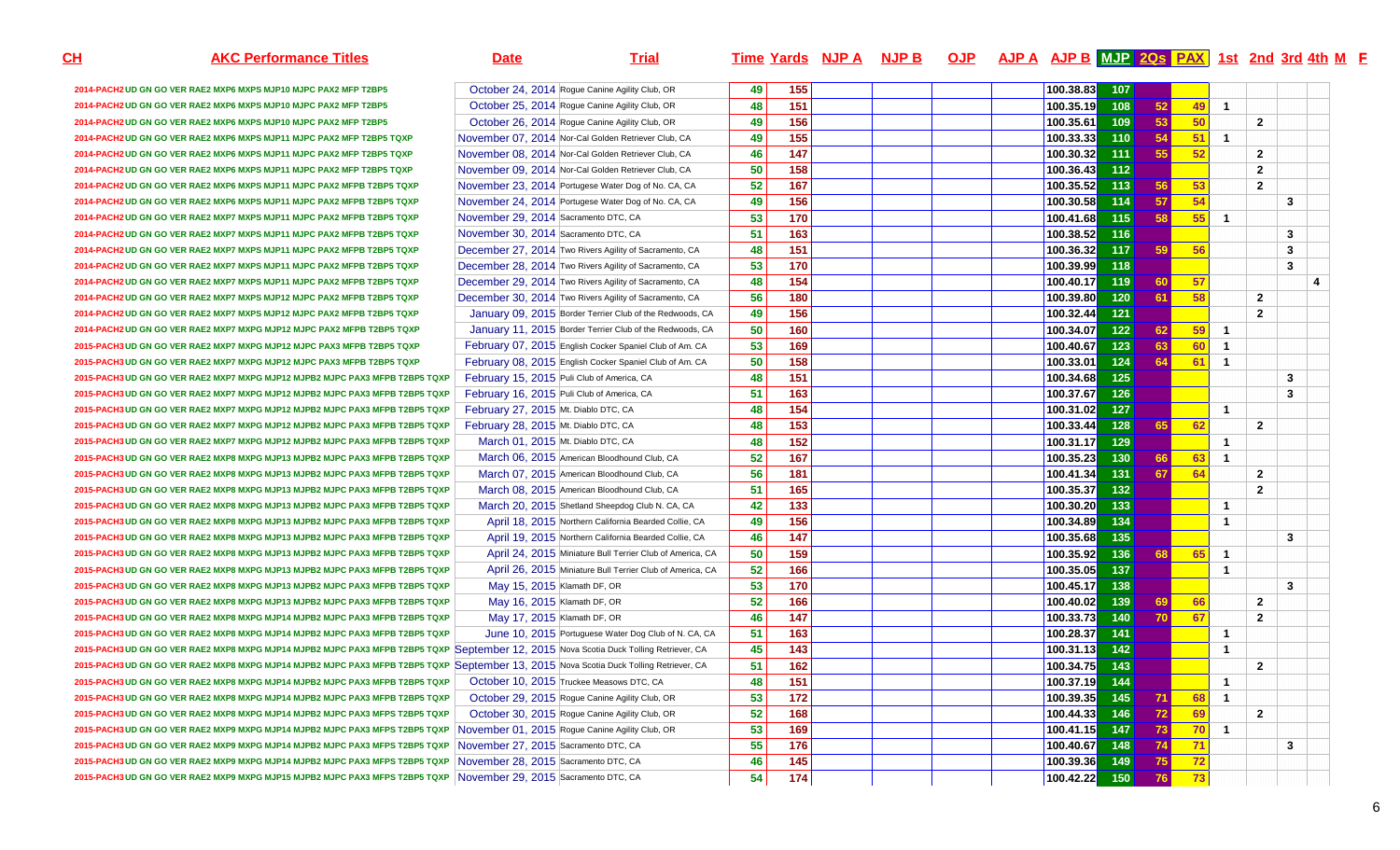|                                                                | <b>AKC Performance Titles</b>                                                                                                                 | <b>Date</b>                          | <b>Trial</b>                                                  |            | Time Yards NJP A NJP B OJP AJP A AJP B MJP 20s PAX 1st 2nd 3rd 4th M F |             |              |           |             |             |                |              |                 |                  |                 |                                 |                  |
|----------------------------------------------------------------|-----------------------------------------------------------------------------------------------------------------------------------------------|--------------------------------------|---------------------------------------------------------------|------------|------------------------------------------------------------------------|-------------|--------------|-----------|-------------|-------------|----------------|--------------|-----------------|------------------|-----------------|---------------------------------|------------------|
|                                                                | 2015-PACH3 UD GN GO VER RAE2 MXP9 MXPG MJP15 MJPB2 MJPC PAX3 MFPS T2BP5 TQXP                                                                  |                                      | December 12, 2015 Staffordshire Bull Terrier Club America, CA | 50         | 158                                                                    |             |              |           |             | 100.34.25   | 151            |              | 74              |                  |                 |                                 |                  |
|                                                                | 2015-PACH3 UD GN GO VER RAE2 MXP9 MXPG MJP15 MJPB2 MJPC PAX3 MFPS T2BP5 TQXP                                                                  |                                      | December 13, 2015 Staffordshire Bull Terrier Club America, CA | 53         | $\frac{1}{172}$                                                        |             |              |           |             | 100.37.82   | 152            |              |                 |                  | $\overline{2}$  |                                 |                  |
|                                                                | 2015-PACH3 UD GN GO VER RAE2 MXP9 MXPG MJP15 MJPB2 MJPC PAX3 MFPS T2BP5 TQXP                                                                  |                                      | December 26, 2015 Two Rivers Agility of Sacramento, CA        | 50         | 160                                                                    |             |              |           |             | 100.43.18   | $153$          | 78           | 75              |                  |                 | 3                               |                  |
|                                                                | 2015-PACH3 UD GN GO VER RAE2 MXP9 MXPG MJP15 MJPB2 MJPC PAX3 MFPS T2BP5 TQXP                                                                  |                                      | December 27, 2015 Two Rivers Agility of Sacramento, CA        | 50         | 159                                                                    |             |              |           |             | 100.39.44   | 154            | 79           | $-76$           |                  |                 |                                 |                  |
|                                                                | 2015-PACH3 UD GN GO VER RAE2 MXP9 MXPG MJP15 MJPB2 MJPC PAX3 MFPS T2BP5 TQXP                                                                  |                                      | December 28, 2015 Two Rivers Agility of Sacramento, CA        | 49         | 157                                                                    |             |              |           |             | 100.39.92   | 155            | <b>80</b>    | $\overline{77}$ |                  |                 |                                 |                  |
|                                                                | 2015-PACH3 UD GN GO VER RAE2 MXP9 MXPG MJP15 MJPB2 MJPC PAX3 MFPS T2BP5 TQXP                                                                  |                                      | December 29, 2015 Two Rivers Agility of Sacramento, CA        | 46         | 145                                                                    |             |              |           |             | 100.36.14   | 156            | 81           | 78              |                  | $\overline{2}$  |                                 |                  |
|                                                                | 2015-PACH3 UD GN GO VER RAE2 MXP10 MXPC MJP15 MJPB2 MJPC PAX3 MFPS T2BP6 TQXP                                                                 |                                      | January 16, 2016 Border Terrier Club of the Redwoods, CA      | 47         | 150                                                                    |             |              |           |             | 100.37.00   | 157            | 82           | 79              |                  |                 | $\mathbf{3}$                    |                  |
|                                                                | 2016-PACH4 UD GN GO VER RAE2 MXP10 MXPC MJP15 MJPB2 MJPC PAX4 MFPS T2BP6 TQXP                                                                 |                                      | January 17, 2016 Border Terrier Club of the Redwoods, CA      | 47         | 150                                                                    |             |              |           |             | 100.33.44   | 158            | 83           | 80              | $\mathbf{1}$     |                 |                                 |                  |
|                                                                | 2016-PACH4 UD GN GO VER RAE2 MXP10 MXPC MJP15 MJPB2 MJPC PAX4 MFPS T2BP6 TQXP                                                                 | January 29, 2016 Mensona KC, CA      |                                                               | 50         | 158                                                                    |             |              |           |             | 100.38.90   | 159            |              |                 | $\mathbf{1}$     |                 |                                 |                  |
|                                                                | 2016-PACH4 UD GN GO VER RAE2 MXP10 MXPC MJP16 MJPB2 MJPC PAX4 MFPS T2BP6 TQXP                                                                 | January 31, 2016 Mensona KC, CA      |                                                               | 48         | 154                                                                    |             |              |           |             | 100.34.84   | 160            | 84           | $-81$           |                  | $\mathbf{2}$    |                                 |                  |
|                                                                | 2016-PACH4 UD GN GO VER RAE2 MXP10 MXPC MJP16 MJPB2 MJPC PAX4 MFPS T2BP6 TQXP                                                                 |                                      | February 19, 2016 Puli Club of America, CA                    | 51         | 162                                                                    |             |              |           |             | 100.38.07   | 161            |              |                 |                  |                 | 3                               |                  |
|                                                                | 2016-PACH4 UD GN GO VER RAE2 MXP10 MXPC MJP16 MJPB2 MJPC PAX4 MFPS T2BP6 TQXP                                                                 |                                      | February 20, 2016 Puli Club of America, CA                    | 53         | 170                                                                    |             |              |           |             | 100.40.03   | 162            | 85           | 82              |                  |                 |                                 |                  |
|                                                                | 2016-PACH4 UD GN GO VER RAE2 MXP10 MXPC MJP16 MJPB2 MJPC PAX4 MFPS T2BP6 TQXP                                                                 |                                      | February 21, 2016 Puli Club of America, CA                    | 50         | 159                                                                    |             |              |           |             | 100.36.00   | $163$          | 86           | 83              |                  | $\overline{2}$  |                                 |                  |
|                                                                | 2016-PACH4 UD GN GO VER RAE2 MXP10 MXPC MJP16 MJPB2 MJPC PAX4 MFPS T2BP6 TQXP                                                                 | March 05, 2016 Mt. Diablo DTC, CA    |                                                               | 47         | 148                                                                    |             |              |           |             | 100.36.38   | 164            | 87           | 84              |                  |                 |                                 |                  |
|                                                                | 2016-PACH4 UD GN GO VER RAE2 MXP10 MXPC MJP16 MJPB2 MJPC PAX4 MFPS T2BP6 TQXP                                                                 | March 06, 2016 Mt. Diablo DTC, CA    |                                                               | 47         | 148                                                                    |             |              |           |             | 100.36.33   | 165            |              |                 |                  |                 |                                 |                  |
|                                                                | 2016-PACH4 UD GN GO VER RAE2 MXP10 MXPC MJP16 MJPB2 MJPC PAX4 MFPS T2BP6 TQXP                                                                 | October 16, 2016 Kalmath DF, OR      |                                                               | 51         | 162                                                                    |             |              |           |             | 100.42.79   | 166            |              |                 | $\mathbf{1}$     |                 |                                 |                  |
|                                                                | 2016-PACH4 UD GN GO VER RAE2 MXP10 MXPC MJP16 MJPB2 MJPC PAX4 MFPS T2BP6 TQXP November 26, 2016 Portuguese Water DC of No. CA, CA             |                                      |                                                               | 43         | 135                                                                    |             |              |           |             | 100.36.04   | 167            |              |                 |                  | $\mathbf{2}$    |                                 |                  |
|                                                                | 2016-PACH4 UD GN GO VER RAE2 MXP10 MXPC MJP16 MJPB2 MJPC PAX4 MFPS T2BP6 TQXP November 27, 2016 Portuguese Water DC of No. CA, CA             |                                      |                                                               | 51         | 163                                                                    |             |              |           |             | 100.43.22   | 168            |              |                 | $\mathbf{1}$     |                 |                                 |                  |
|                                                                | 2016-PACH4 UD GN GO VER RAE2 MXP10 MXPC MJP16 MJPB2 MJPC PAX4 MFPS T2BP6 TQXP December 16, 2016 Staffordshire Bull Terier Club of America, CA |                                      |                                                               | 48         | 151                                                                    |             |              |           |             | 100.42.21   | 169            |              |                 |                  | $\overline{2}$  |                                 |                  |
|                                                                | 2016-PACH4 UD GN GO VER RAE2 MXP10 MXPC MJP17 MJPB2 MJPC PAX4 MFPS T2BP6 TQXP December 17, 2016 Staffordshire Bull Terier Club of America, CA |                                      |                                                               | 48         | 153                                                                    |             |              |           |             | 100.41.15   | 170            |              |                 | $\mathbf{1}$     |                 |                                 |                  |
|                                                                | 2016-PACH4 UD GN GO VER RAE2 MXP10 MXPC MJP17 MJPB2 MJPC PAX4 MFPS T2BP6 TQXP December 18, 2016 Staffordshire Bull Terier Club of America, CA |                                      |                                                               | 49         | 155                                                                    |             |              |           |             | 100.38.65   | 171            |              |                 |                  | $\mathbf{2}$    |                                 |                  |
|                                                                | 2016-PACH4 UD GN GO VER RAE2 MXP10 MXPC MJP17 MJPB2 MJPC PAX4 MFPS T2BP6 TQXP                                                                 |                                      | March 23, 2017 Flat Coated Retriever Society of America, CA   | 50         | 159                                                                    |             |              |           |             | 100.41.35   | 172            |              |                 |                  | $\mathbf{2}$    |                                 |                  |
|                                                                | <b>Summary of the dog's individual class</b>                                                                                                  |                                      | 175                                                           | 48.8       | 155.4                                                                  | $\mathbf 0$ | 0            | 0         | 3           | 172         | 172 86         |              |                 |                  | 84 72 53 33 10  |                                 |                  |
|                                                                |                                                                                                                                               |                                      |                                                               |            |                                                                        |             |              |           |             |             |                |              |                 |                  |                 |                                 |                  |
|                                                                | Summary of ALL the dog's Jumpers With Weaves Classes                                                                                          |                                      | 181                                                           | 48.6       | 154                                                                    | 3           | $\bf{0}$     | 3         | 3           | 172         | 172 87         |              |                 |                  | 84 77 54 33 # m |                                 |                  |
|                                                                | <b>Snowy Pines Tundra</b>                                                                                                                     |                                      |                                                               |            |                                                                        |             |              |           |             |             |                |              |                 |                  |                 |                                 |                  |
|                                                                |                                                                                                                                               |                                      |                                                               |            |                                                                        |             |              |           |             |             |                |              |                 |                  |                 |                                 |                  |
|                                                                | <b>CD GN RE NAP OAP</b>                                                                                                                       |                                      | April 29, 2011 Klamath Falls DF, OR                           | 52         | 132                                                                    |             | 100.48.55    |           |             |             |                |              |                 | $\mathbf 1$      |                 |                                 |                  |
|                                                                | <b>CD GN RE NAP OAP</b>                                                                                                                       |                                      | April 30, 2011 Klamath Falls DF, OR                           | 47         | 119                                                                    |             | 100.44.87    |           |             |             |                |              |                 | $\mathbf{1}$     |                 |                                 |                  |
|                                                                | <b>CD GN RE OAP NJP</b>                                                                                                                       |                                      | May 01, 2011 Klamath Falls DF, OR                             | 43         | 107                                                                    |             | 100.47.32    |           |             |             |                |              |                 |                  | $\overline{2}$  |                                 |                  |
|                                                                | <b>Summary of the dog's individual class</b>                                                                                                  |                                      | 3                                                             | 47.3 119.3 |                                                                        | $\mathbf 0$ | 3            | 0         | $\mathbf 0$ | $\mathbf 0$ | $\mathbf{0}$   | $\mathbf{0}$ |                 | $\overline{2}$   |                 |                                 |                  |
|                                                                |                                                                                                                                               |                                      |                                                               |            |                                                                        |             |              |           |             |             |                |              |                 |                  |                 |                                 |                  |
|                                                                | <b>CD GN RE OAP NJP</b>                                                                                                                       |                                      | September 24, 2011 Irish Setter Club of America, CA           | 43         | 125                                                                    |             |              | 100.41.44 |             |             |                |              |                 |                  |                 |                                 |                  |
|                                                                | <b>CD GN RE OAP NJP</b>                                                                                                                       |                                      | September 25, 2011   Irish Setter Club of America, CA         | 40         | 124                                                                    |             |              | 98.44.96  |             |             |                |              |                 | $\mathbf{1}$     |                 |                                 |                  |
|                                                                | <b>CD GN RE OAP OJP</b>                                                                                                                       |                                      | October 15, 2011 Idaho Capital City KC, ID                    | 47         | 138                                                                    |             |              | 100.47.70 |             |             |                |              |                 |                  |                 |                                 |                  |
|                                                                | <b>Summary of the dog's individual class</b>                                                                                                  |                                      | 3                                                             | 43.3       | 129                                                                    | $\bf{0}$    | $\mathbf{0}$ | 3         | $\mathbf 0$ | 0           | 0              |              |                 | $3 \overline{0}$ |                 | $\blacksquare$ 0 $\blacksquare$ | $\bf{0}$         |
|                                                                | (3) Excellent Jumpers With Weaves                                                                                                             |                                      |                                                               |            |                                                                        |             |              |           |             |             |                |              |                 |                  |                 |                                 |                  |
|                                                                | <b>CD GN RE OAP OJP</b>                                                                                                                       |                                      | November 11, 2011 Nor-Cal Golden Retriever, CA                | 49         | 157                                                                    |             |              |           | 91.52.30    |             |                |              |                 |                  |                 |                                 |                  |
|                                                                | <b>CD GN RE OAP OJP</b>                                                                                                                       | November 25, 2011 Sacramento DTC, CA |                                                               | 46         | 146                                                                    |             |              |           | 100.46.35   |             |                |              |                 | $\mathbf{1}$     |                 |                                 |                  |
|                                                                | CD GN RE OAP AJP NFP                                                                                                                          |                                      | December 30, 2011 Two Rivers Agility of Sacramento, CA        | 50         | 160                                                                    |             |              |           | 91.53.70    |             |                |              |                 | $\mathbf{1}$     |                 |                                 |                  |
| (1) Novice Jumpers With Weaves<br>(2) Open Jumpers With Weaves | CD GN RE MXP AJP OFP                                                                                                                          | May 17, 2013 Klamath DF, OR          |                                                               | 47         | 149                                                                    |             |              |           |             | 100.47.64   |                |              |                 |                  |                 |                                 |                  |
|                                                                | CDX GN RE MXP2 AJP OFP                                                                                                                        | October 12, 2013 Klamath DF, OR      |                                                               | 52         | 166                                                                    |             |              |           |             | 100.52.59   | $\overline{2}$ |              |                 |                  |                 |                                 |                  |
|                                                                | <b>Summary of the dog's individual class</b>                                                                                                  |                                      | 5                                                             | 48.8       | 155.6                                                                  | 0           | 0            | 0         | 3           | 2           | $\mathbf{z}$   | $\mathbf{0}$ | $\mathbf{0}$    | 3 <sup>2</sup>   | $\blacksquare$  |                                 | $\boldsymbol{2}$ |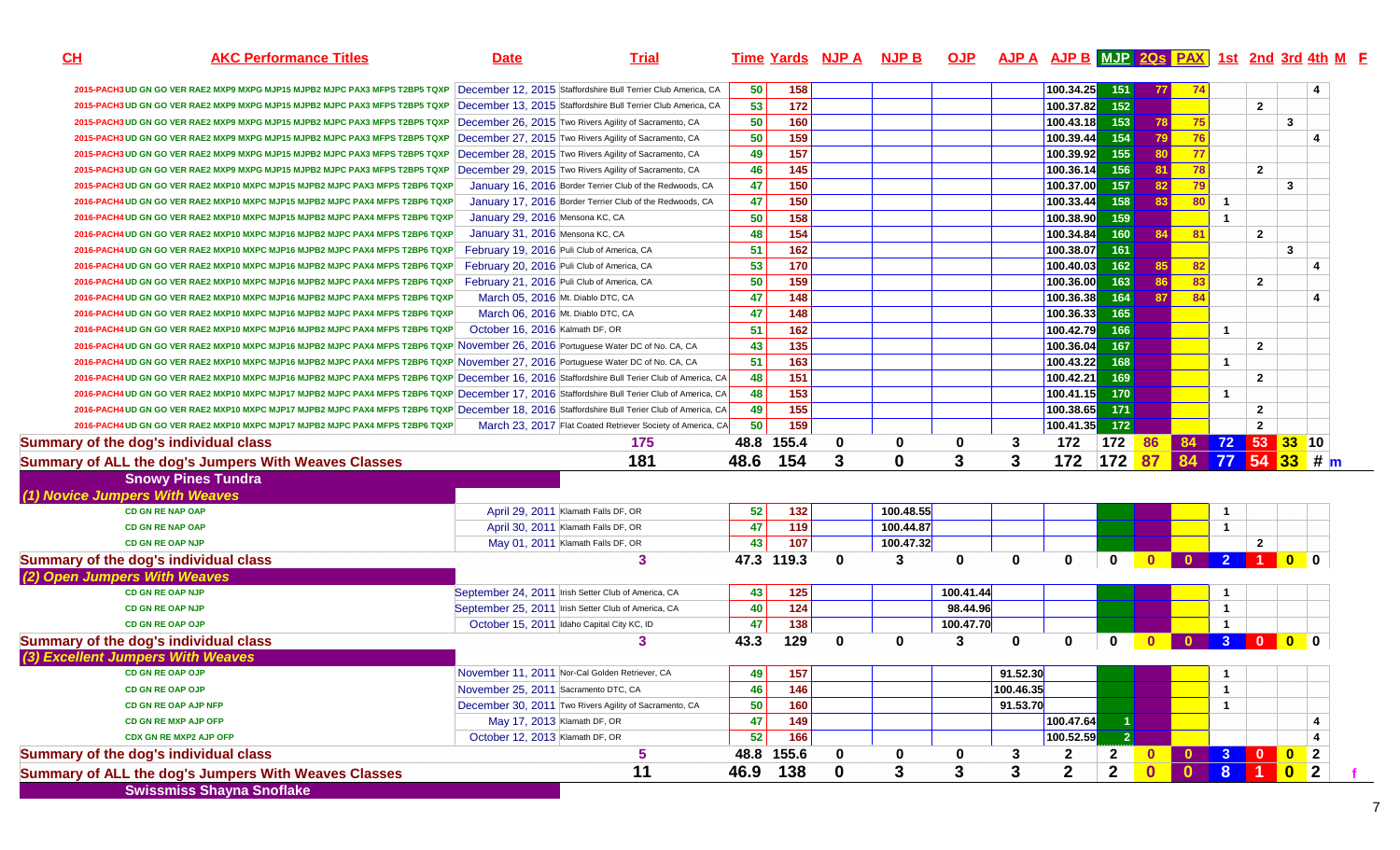| CH | <b>AKC Performance Titles</b>                                         | <b>Date</b>                                                                           | <b>Trial</b>                                                                                           |                   |            | <u>Time Yards NJP A NJP B OJP AJP A AJP B MJP 20s PAX 1st 2nd 3rd 4th M F</u> |              |                       |                      |                         |                      |                  |                         |                         |                                |                  |                         |
|----|-----------------------------------------------------------------------|---------------------------------------------------------------------------------------|--------------------------------------------------------------------------------------------------------|-------------------|------------|-------------------------------------------------------------------------------|--------------|-----------------------|----------------------|-------------------------|----------------------|------------------|-------------------------|-------------------------|--------------------------------|------------------|-------------------------|
|    | (1) Novice Jumpers With Weaves                                        |                                                                                       |                                                                                                        |                   |            |                                                                               |              |                       |                      |                         |                      |                  |                         |                         |                                |                  |                         |
|    | <b>BN RE SIN SEN CGCA TKA</b>                                         |                                                                                       |                                                                                                        |                   |            | 100.22.12                                                                     |              |                       |                      |                         |                      |                  |                         |                         |                                |                  |                         |
|    |                                                                       | June 24, 2020 Medina KC, OH                                                           | June 07, 2020 Pyrenean Shepherd Club of America, OH                                                    | 41                | 102<br>111 | 95.34.75                                                                      |              |                       |                      |                         |                      |                  |                         |                         |                                |                  |                         |
|    | BN RE NAP OFP SIN SEN CGCA TKA                                        |                                                                                       |                                                                                                        | 45                |            |                                                                               |              |                       |                      |                         |                      |                  |                         | $\mathbf{1}$            |                                |                  |                         |
|    | BN RE NAP NJP XFP SIN SEN CGCA TKA                                    |                                                                                       | July 10, 2020 Cleveland Shetland Sheepdog Club, OH<br>3                                                | 46                | 115        | 95.40.91                                                                      |              |                       |                      |                         |                      |                  |                         | $\overline{1}$          | $3 \quad 0$                    | $\overline{0}$ 0 |                         |
|    | Summary of the dog's individual class<br>(2) Open Jumpers With Weaves |                                                                                       |                                                                                                        |                   | 44 109.3   | $\mathbf{0}$                                                                  | 0            | $\mathbf 0$           | $\mathbf{0}$         | 0                       | $\bf{0}$             |                  |                         |                         |                                |                  |                         |
|    | BN RE OAP NJP XFP SIN SEN CGCA TKA                                    | January 30, 2021 Western Reserve KC, OH                                               |                                                                                                        | 137               | 47         |                                                                               |              | 95.37.56              |                      |                         |                      |                  |                         |                         |                                |                  |                         |
|    | CD BN RM RAE OAP NJP XFP SIN SEN CGCA TKA                             |                                                                                       | June 25, 2021 Youngstown All-Breen TC, OH                                                              | 157               | 53         |                                                                               |              | 100.36.94             |                      |                         |                      |                  |                         | $\mathbf 1$             |                                |                  |                         |
|    | CD BN RM RAE OAP OJP XFP SIN SEN CGCA TKA                             | July 31, 2021 Medina KC, OH                                                           |                                                                                                        | 142               | 48         |                                                                               |              | 100.37.69             |                      |                         |                      |                  |                         | -1                      |                                |                  |                         |
|    | Summary of the dog's individual class                                 |                                                                                       | 3                                                                                                      |                   | 145 49.33  | $\bf{0}$                                                                      | <sup>0</sup> | 3                     | 0                    | $\mathbf 0$             | $\mathbf{0}$         | $\mathbf{0}$     | $\bullet$               |                         | 3 0 0 0                        |                  |                         |
|    | (3) Excellent Jumpers With Weaves                                     |                                                                                       |                                                                                                        |                   |            |                                                                               |              |                       |                      |                         |                      |                  |                         |                         |                                |                  |                         |
|    | CD BN RM RAE AXP OJP MFP SIN SEN CGCA TKA                             |                                                                                       | October 02, 2021 American Eskimo DT of America, OH                                                     | 166               | 52         |                                                                               |              |                       | 100.45.68            |                         |                      |                  |                         |                         |                                |                  |                         |
|    | CD BN RM RAE AXP OJP MFP SIN SEN CGCA TKA                             |                                                                                       | October 16, 2021 Cuyahoga Valley Golden Retriever Club, OH                                             | 154               | 48         |                                                                               |              |                       | 100.39.70            |                         |                      |                  |                         | $\overline{1}$          |                                |                  |                         |
|    | CD BN RM2 RAE2 AXP AJP MFP SIN SEN CGCA TKA                           |                                                                                       | December 18, 2021 German Shepherd DC of Northern OH, OH                                                | 170               | 53         |                                                                               |              |                       | 100.41.20            |                         |                      |                  |                         | $\mathbf 1$             |                                |                  |                         |
|    | CD BN RM2 RAE2 AXP AJP MFP SIN SEN CGCA TKA                           |                                                                                       | January 08, 2022 Irish Setter Club of Ohio, OH                                                         | $\frac{157}{157}$ | 49         |                                                                               |              |                       |                      | 100.39.34               | $\blacktriangleleft$ |                  |                         | $\overline{1}$          |                                |                  |                         |
|    | CD BN RM2 RAE2 AXP AJP MFP SIN SEN CGCA TKA                           |                                                                                       | January 22, 2022 German Shepherd DC of Northern OH, OH                                                 | 172               | 53         |                                                                               |              |                       |                      | 100.44.59               | 2 <sup>1</sup>       |                  |                         |                         | $\mathbf{2}$                   |                  |                         |
|    | 2022-RACHCD BN RM3 RAE2 FDC AXP AJP MFPB BCAT SWN RATN CGCA TKP       |                                                                                       | April 16, 2022 West Highland White Terrier of America, OH                                              | 177               | 55         |                                                                               |              |                       |                      | 100.43.30               | $\overline{3}$       |                  |                         | -1                      |                                |                  |                         |
|    | Summary of the dog's individual class                                 |                                                                                       | 6                                                                                                      |                   | 166 51.67  | 0                                                                             | 0            | 0                     |                      | 3                       | 3                    |                  |                         | $5^{\circ}$             |                                | $0$ 0            |                         |
|    | <b>Summary of ALL the dog's Jumpers With Weaves Classes</b>           |                                                                                       | 12                                                                                                     |                   | 130 65.5   | 3                                                                             | $\mathbf 0$  | 3                     | 3                    | 3                       | 3                    |                  |                         |                         |                                | $\mathbf{0}$     | $\overline{\mathbf{0}}$ |
|    | <b>Woodcrest On A Slippery Slope Aspen</b>                            |                                                                                       |                                                                                                        |                   |            |                                                                               |              |                       |                      |                         |                      |                  |                         |                         |                                |                  |                         |
|    | (1) Novice Jumpers With Weaves                                        |                                                                                       |                                                                                                        |                   |            |                                                                               |              |                       |                      |                         |                      |                  |                         |                         |                                |                  |                         |
|    | <b>RN CGCA</b>                                                        |                                                                                       | May 26, 2016 San Gabriel Valley KC, CA                                                                 | 44                | 109        |                                                                               | 100.43.99    |                       |                      |                         |                      |                  |                         |                         |                                |                  |                         |
|    | <b>RN CGCA</b>                                                        |                                                                                       | May 27, 2016 San Gabriel Valley KC, CA                                                                 | 41                | 102        |                                                                               | 100.28.63    |                       |                      |                         |                      |                  |                         | $\mathbf{1}$            |                                |                  |                         |
|    | <b>RN NJP CGCA</b>                                                    |                                                                                       | May 28, 2016 San Gabriel Valley KC, CA                                                                 | 56                | 143        |                                                                               | 100.38.61    |                       |                      |                         |                      |                  |                         | $\overline{1}$          |                                |                  |                         |
|    | <b>Summary of the dog's individual class</b>                          |                                                                                       | 3                                                                                                      | 47                | 118        | $\mathbf 0$                                                                   | 3            | 0                     | 0                    | 0                       | 0                    |                  |                         | $0 \quad 3 \quad 0$     |                                |                  |                         |
|    |                                                                       |                                                                                       | 3                                                                                                      | 47                | 118        | $\mathbf 0$                                                                   | 3            | $\bf{0}$              | $\mathbf 0$          | $\mathbf 0$             | $\mathbf 0$          | 1                | $\mathbf{0}$            | 3 <sup>2</sup>          | $\overline{\mathbf{0}}$        |                  |                         |
|    | Summary of ALL the dog's Jumpers With Weaves Classes                  |                                                                                       |                                                                                                        |                   |            |                                                                               |              |                       |                      |                         |                      |                  |                         |                         |                                |                  |                         |
|    | 2001-CHXmaxKris Van 'T Hof Ten Eynder                                 |                                                                                       |                                                                                                        |                   |            |                                                                               |              |                       |                      |                         |                      |                  |                         |                         |                                |                  |                         |
|    | (1) Novice Jumpers With Weaves                                        |                                                                                       |                                                                                                        |                   |            | 100.37.60                                                                     |              |                       |                      |                         |                      |                  |                         |                         |                                |                  |                         |
|    | <b>2001-CHUD</b><br>2001-CHUD                                         | September 14, 2002 Bell Vernon KA, WA                                                 |                                                                                                        | 44 <br>43         | 117<br>116 | 100.41.35                                                                     |              |                       |                      |                         |                      |                  |                         |                         | $\mathbf{2}$<br>$\overline{2}$ |                  |                         |
|    | 2001-CHUD NAP NJP                                                     | September 15, 2002 Bell Vernon KA, WA<br>September 22, 2002 Portland Agility Club, OR |                                                                                                        | 41                | 108        | 100.38.37                                                                     |              |                       |                      |                         |                      |                  |                         |                         |                                | 3                |                         |
|    |                                                                       |                                                                                       | 3                                                                                                      |                   | 42.7 113.7 | $\mathbf{0}$                                                                  | $\bf{0}$     | $\mathbf 0$           | $\bf{0}$             | 0                       | $\bf{0}$             |                  | $\mathbf{0}$            | $\mathbf{0}$            | $\overline{2}$                 |                  |                         |
|    | Summary of the dog's individual class                                 |                                                                                       |                                                                                                        |                   |            |                                                                               |              |                       |                      |                         |                      |                  |                         |                         |                                |                  |                         |
|    | (2) Open Jumpers With Weaves<br>2001-CHUD NAP NJP                     |                                                                                       |                                                                                                        |                   |            |                                                                               |              |                       |                      |                         |                      |                  |                         |                         |                                |                  |                         |
|    |                                                                       | November 09, 2002 Sno King Agility Club, WA                                           | November 29, 2002 Boston Terrier Club of Western WA                                                    | 42                | 131<br>144 |                                                                               |              | 100.41.83<br>95.48.89 |                      |                         |                      |                  |                         | $\overline{1}$          |                                |                  |                         |
|    | 2001-CHVCD1 UD NJP OAP                                                |                                                                                       | November 30, 2002 Boston Terrier Club of Western WA                                                    | 46<br>45          | 137        |                                                                               |              | 100.39.38             |                      |                         |                      |                  |                         | $\overline{\mathbf{1}}$ |                                |                  |                         |
|    | 2001-CHVCD2 UD OAP OJP                                                |                                                                                       |                                                                                                        |                   |            |                                                                               |              |                       |                      |                         |                      |                  |                         |                         |                                |                  |                         |
|    | Summary of the dog's individual class                                 |                                                                                       | 3                                                                                                      |                   | 44.3 137.3 | $\mathbf 0$                                                                   | $\mathbf 0$  | 3                     | 0                    | $\overline{\mathbf{0}}$ | $\mathbf{0}$         | $\blacksquare$ 2 | <b>0 3 0 0 0</b>        |                         |                                |                  |                         |
|    | (3) Excellent Jumpers With Weaves                                     |                                                                                       |                                                                                                        |                   |            |                                                                               |              |                       |                      |                         |                      |                  |                         |                         |                                |                  |                         |
|    | 2001-CHVCD2 UD OAP OJP                                                |                                                                                       | February 08, 2003 Boston Terrier Club of America, WA                                                   | 46                | 154        |                                                                               |              |                       | 88.50.36<br>94.48.99 |                         |                      |                  |                         |                         | $\mathbf{2}$                   |                  |                         |
|    | 2001-CHVCD2 UD OAP OJP                                                | April 12, 2003 Wenatchee KC, WA                                                       |                                                                                                        | 46                | 152        |                                                                               |              |                       |                      |                         |                      |                  |                         | -1                      |                                |                  |                         |
|    | 2001-CH VCD2 UD AXP AJP                                               |                                                                                       | April 19, 2003 Boston Terrier Club of America, WA<br>April 20, 2003 Boston Terrier Club of America, WA | 49                | 166        |                                                                               |              |                       | 100.49.66            |                         |                      |                  |                         | $\mathbf 1$             |                                |                  |                         |
|    | 2001-CH VCD2 UD AXP AJP                                               |                                                                                       | May 24, 2003 American Belgian Tervuren Club, WA                                                        | 46                | 155        |                                                                               |              |                       |                      | 100.42.12<br>100.47.16  | $\overline{2}$       |                  |                         | $\mathbf{1}$            |                                |                  |                         |
|    | 2001-CH VCD2 UD AXP AJP                                               |                                                                                       |                                                                                                        | 48                | 161        |                                                                               |              |                       |                      |                         |                      |                  | $\overline{\mathbf{2}}$ |                         |                                |                  |                         |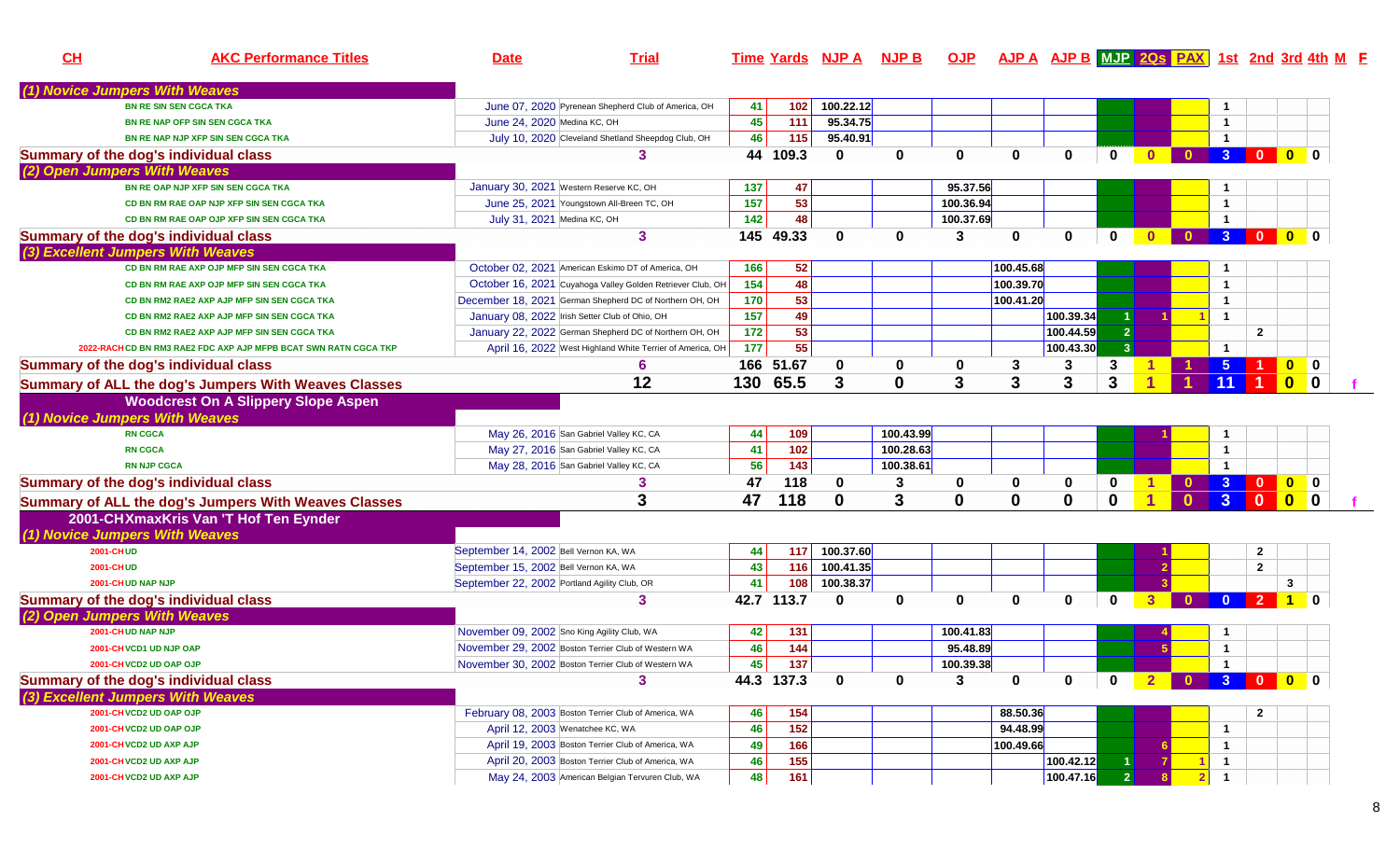| CH                                  | <b>AKC Performance Titles</b>                        | <b>Date</b>                                         | <b>Trial</b>                                        |      | <b>Time Yards NJP A</b> |   | <b>NJP B</b> |    |    | OJP AJP A AJP B MJP 20s PAX 1st 2nd 3rd 4th M F |                         |                 |                |                |                     |               |
|-------------------------------------|------------------------------------------------------|-----------------------------------------------------|-----------------------------------------------------|------|-------------------------|---|--------------|----|----|-------------------------------------------------|-------------------------|-----------------|----------------|----------------|---------------------|---------------|
| 2001-CHVCD2 UD AXP AJP              |                                                      | May 25, 2003 American Belgian Tervuren Club, WA     |                                                     | 46   | 155                     |   |              |    |    | 100.46.95                                       | 3 <sup>2</sup>          |                 | 3              | - 1            |                     |               |
| 2001-CHVCD2 UD AXP AJP              |                                                      | June 08, 2003 Puyallup Valley DFA, WA               |                                                     | 49   | 164                     |   |              |    |    | 100.47.01                                       | $\overline{4}$          |                 |                |                | $\mathbf{2}$        |               |
| 2001-CH VCD2 UD AXP AJP             |                                                      | June 15, 2003 Evergreen Golden Retriever Club, WA   |                                                     | 48   | 162                     |   |              |    |    | 100.42.64                                       | $\overline{5}$          |                 |                |                | $\mathbf{2}$        |               |
| 2001-CHVCD2 UD AXP AJP              |                                                      | July 04, 2003 Evergreen Afghan Hound Club, WA       |                                                     | 49   | 165                     |   |              |    |    | 100.49.49                                       | 6 <sup>°</sup>          | 10 <sup>°</sup> |                |                | $\overline{2}$      |               |
| 2001-CHVCD2 UD AXP AJP              |                                                      | July 06, 2003 Evergreen Afghan Hound Club, WA       |                                                     | 50   | 168                     |   |              |    |    | 100.48.78                                       | 7 <sup>1</sup>          | 11              | -5             |                | $\overline{2}$      |               |
| 2001-CHVCD2 UD MXP AJP              |                                                      | July 13, 2003 Washington State OTC, WA              |                                                     | 48   | 161                     |   |              |    |    | 100.43.29                                       | $\overline{\mathbf{8}}$ | 12 <sub>1</sub> | 6              | $\overline{1}$ |                     |               |
| 2001-CHVCD2 UD MXP AJP              |                                                      | July 19, 2003 Chuckanut DTA, WA                     |                                                     | 53   | 179                     |   |              |    |    | 100.47.95                                       | 9 <sup>°</sup>          |                 |                | $\overline{1}$ |                     |               |
| 2001-CHVCD2 UD MXP MJP              |                                                      | July 27, 2003 Northwest Bearded Collie Club, WA     |                                                     | 47   | 159                     |   |              |    |    | 100.47.15                                       | 10 <sup>1</sup>         |                 |                |                | $\overline{2}$      |               |
| 2001-CH VCD2 UDX MXP MJP            |                                                      | January 14, 2005 Puyallup Valley DFA, WA            |                                                     | 47   | 156                     |   |              |    |    | 100.43.03                                       | 11                      |                 |                |                | $\overline{2}$      |               |
| 2001-CH VCD2 UDX MXP MJP            |                                                      | February 12, 2005 Pharaoh Hound Club of America, WA |                                                     | 44   | 148                     |   |              |    |    | 100.43.06                                       | 12 <sup>°</sup>         | 13 <sup>°</sup> | $\overline{7}$ | $\blacksquare$ |                     |               |
| 2001-CH VCD2 UDX MXP2 MJP           |                                                      | February 19, 2005 Evergreen Afghan Hound Club, WA   |                                                     | 42   | 140                     |   |              |    |    | 100.36.37                                       | 13                      | 14 <sup>°</sup> | 8              | $\overline{1}$ |                     |               |
| 2001-CH VCD2 UDX MXP2 MJP           |                                                      | February 20, 2005 Evergreen Afghan Hound Club, WA   |                                                     | 47   | 156                     |   |              |    |    | 100.46.00                                       | 14                      | 15 <sub>1</sub> | 9              | $\overline{1}$ |                     |               |
| 2001-CH VCD2 UDX MXP2 MJP           |                                                      | March 12, 2005 Seattle KC, WA                       |                                                     | 47   | 158                     |   |              |    |    | 100.42.33                                       | 15                      | 16              | 10             | $\blacksquare$ |                     |               |
| 2001-CH VCD2 UDX MXP2 MJP           |                                                      | March 27, 2005 Portland Agility Club, OR            |                                                     | 46   | 153                     |   |              |    |    | 100.44.89                                       | 16                      |                 |                |                | $\overline{2}$      |               |
| 2001-CH VCD2 UDX MXP2 MJP           |                                                      | May 01, 2005 Puget Sound Poodle Club, WA            |                                                     | 45   | 149                     |   |              |    |    | 100.43.47                                       | 17                      |                 |                | $\overline{1}$ |                     |               |
| 2001-CH VCD2 UDX MXP2 MJP           |                                                      | May 08, 2005 Sno King Agility Club, WA              |                                                     | 45   | 151                     |   |              |    |    | 100.43.04                                       | 18                      |                 |                |                | $\overline{2}$      |               |
|                                     | 2001-CH VCD2 UDX MXP2 MXPB MJP                       |                                                     | June 10, 2005 Evergreen State Shetland Sheepdog, WA | 47   | $\frac{156}{ }$         |   |              |    |    | 100.41.36                                       | 19                      | 17              | 11             | $\mathbf{1}$   |                     |               |
|                                     | 2001-CH VCD2 UDX MXP2 MXPB MJP2                      | July 23, 2005 Chuckanut DTA, WA                     |                                                     | 44   | $\frac{145}{145}$       |   |              |    |    | 100.43.56                                       | 20 <sub>2</sub>         |                 |                | $\overline{1}$ |                     |               |
|                                     | 2001-CH VCD2 UDX RE MXP3 MXPB MJP2                   | February 24, 2006 Chuckanut DTA, WA                 |                                                     | 48   | 159                     |   |              |    |    | 100.47.43                                       | 21                      |                 |                | $\overline{1}$ |                     |               |
|                                     | 2001-CHVCD2 UDX RE MXP3 MXPB MJP2                    | February 26, 2006 Chuckanut DTA, WA                 |                                                     | 45   | 148                     |   |              |    |    | 100.43.14                                       | 22                      |                 |                | $\overline{1}$ |                     |               |
|                                     | 2001-CH VCD2 UDX RE MXP3 MXPB MJP2                   | March 12, 2006 Seattle KC, WA                       |                                                     | 45   | 151                     |   |              |    |    | 100.43.89                                       | 23                      | 18 <sup>1</sup> | 12             | $\overline{1}$ |                     |               |
|                                     | 2001-CH VCD2 UDX RE MXP3 MXPB MJP2                   | April 29, 2006 Puget Sound Poodle Club, WA          |                                                     | 42   | 137                     |   |              |    |    | 100.37.33                                       | 24                      |                 |                | $\mathbf{1}$   |                     |               |
|                                     | 2001-CH VCD2 UDX RE MXP3 MXPB MJP2 MJPB              | May 06, 2006 Sno King Agility Club, WA              |                                                     | 46   | 153                     |   |              |    |    | 100.44.98                                       | 25                      |                 |                | $\overline{1}$ |                     |               |
|                                     | 2001-CH VCD2 UDX RE MXP3 MXPB MJP2 MJPB              |                                                     | June 09, 2006 Evergreen State Shetland Sheepdog, WA | 47   | $\frac{157}{157}$       |   |              |    |    | 100.42.47                                       | 26                      |                 |                | $\overline{1}$ |                     |               |
|                                     | 2001-CH VCD2 UDX RAE MXP3 MXPB MJP2 MJPB             | June 23, 2006 Field Spaniel Society of America, WA  |                                                     | 43   | 143                     |   |              |    |    | 100.43.02                                       | 27 <sup>1</sup>         | 19              | $-13$          | $\overline{1}$ |                     |               |
|                                     | 2001-CH VCD2 UDX RAE MXP3 MXPB MJP2 MJPB             | July 03, 2006 Washington State OTC, WA              |                                                     | 49   | 165                     |   |              |    |    | 100.47.09                                       | $\overline{28}$         |                 |                | $\overline{1}$ |                     |               |
|                                     | 2001-CH VCD2 UDX RAE MXP3 MXPB MJP2 MJPB             | August 05, 2006 Gig Harbor KC, WA                   |                                                     | 46   | 154                     |   |              |    |    | 100.46.13                                       | 29                      | 20 <sub>2</sub> | 14             |                | $\overline{2}$      |               |
|                                     | 2001-CH VCD2 UDX RAE MXP3 MXPB MJP3 MJPB             | September 09, 2006 Peninsula DFC, WA                |                                                     | 45   | 150                     |   |              |    |    | 100.43.42                                       | 30 <sub>o</sub>         | 21              | 15             | $\overline{1}$ |                     |               |
|                                     | 2001-CH VCD2 UDX RAE MXP3 MXPB MJP3 MJPB             | September 29, 2006 Mt. Bachelor KC, OR              |                                                     | 53   | 179                     |   |              |    |    | 100.44.55                                       | 31                      |                 |                | $\overline{1}$ |                     |               |
|                                     | 2001-CH VCD2 UDX RAE MXP3 MXPB MJP3 MJPB             | October 28, 2006 Timberland Valley DFA, WA          |                                                     | 44   | $\frac{146}{ }$         |   |              |    |    | 100.43.00                                       | 32                      |                 |                |                | $\overline{2}$      |               |
|                                     | 2001-CH VCD2 UDX RAE MXP3 MXPB MJP3 MJPB             | October 29, 2006 Timberland Valley DFA, WA          |                                                     | 42   | 140                     |   |              |    |    | 100.37.74                                       | 33                      |                 |                | $\overline{1}$ |                     |               |
|                                     | 2001-CH VCD2 UDX RAE MXP3 MXPB MJP3 MJPB             | November 06, 2006 Sno King Agility Club, WA         |                                                     | 49   | 164                     |   |              |    |    | 100.44.65                                       | 34                      |                 |                |                | $\overline{2}$      |               |
|                                     | 2001-CH VCD2 UDX RAE MXP3 MXPB MJP3 MJPB             | December 30, 2006 Boston Terrier Club of Western WA |                                                     | 49   | 165                     |   |              |    |    | 100.46.00                                       | 35                      |                 |                |                | $\overline{2}$      |               |
|                                     | 2001-CH VCD2 UDX RAE MXP3 MXPB MJP3 MJPB             | January 13, 2007 Puyallup Valley DFA, WA            |                                                     | 49   | 166                     |   |              |    |    | 100.47.01                                       | 36                      |                 |                |                | $\mathbf{2}$        |               |
|                                     | 2001-CH VCD2 UDX RAE MXP3 MXPB MJP3 MJPB             | January 15, 2007 Puyallup Valley DFA, WA            |                                                     | 46   | $\overline{155}$        |   |              |    |    | 100.43.52                                       | 37                      | 22              | 16             |                | $\overline{2}$      |               |
|                                     | 2001-CH VCD2 UDX RAE MXP4 MXPB MJP3 MJPB NFP         | February 23, 2007 Chuckanut DTA, WA                 |                                                     | 44   | 148                     |   |              |    |    | 100.44.19                                       | 38                      |                 |                | $\overline{1}$ |                     |               |
|                                     | 2001-CH VCD2 UDX RAE MXP4 MXPB MJP3 MJPB NFP         | February 24, 2007 Chuckanut DTA, WA                 |                                                     | 44   | 146                     |   |              |    |    | 100.40.30                                       | 39                      |                 |                |                | $\overline{2}$      |               |
|                                     | 2001-CH VCD2 UDX RAE MXP4 MXPB MJP4 MJPB NFP         | February 25, 2007 Chuckanut DTA, WA                 |                                                     | 44   | 145                     |   |              |    |    | 100.39.93                                       | 40                      |                 |                | $\blacksquare$ |                     |               |
|                                     | <b>Summary of the dog's individual class</b>         |                                                     | 43                                                  | 46.5 | 155.4                   | 0 | $\bf{0}$     | 0  | 3  | 40                                              | 40                      | 17              |                |                | 16 27 16 0          | $\mathbf 0$   |
|                                     | Summary of ALL the dog's Jumpers With Weaves Classes |                                                     | 49                                                  | 46.1 | 152                     | 3 | $\mathbf 0$  | 3  | 3  | 40                                              | 40                      | 22              | 16 30 18       |                | $\mathbf{1}$        | $0 \text{ m}$ |
|                                     |                                                      |                                                     | 305                                                 | 50.9 | 146<br>16               |   | 26           | 22 | 22 | 221                                             | $\mathbf 0$             |                 |                |                | 124 102 157 90 38 # |               |
| <b>Overall summary for ALL dogs</b> |                                                      |                                                     |                                                     |      |                         |   |              |    |    |                                                 |                         |                 |                |                |                     |               |